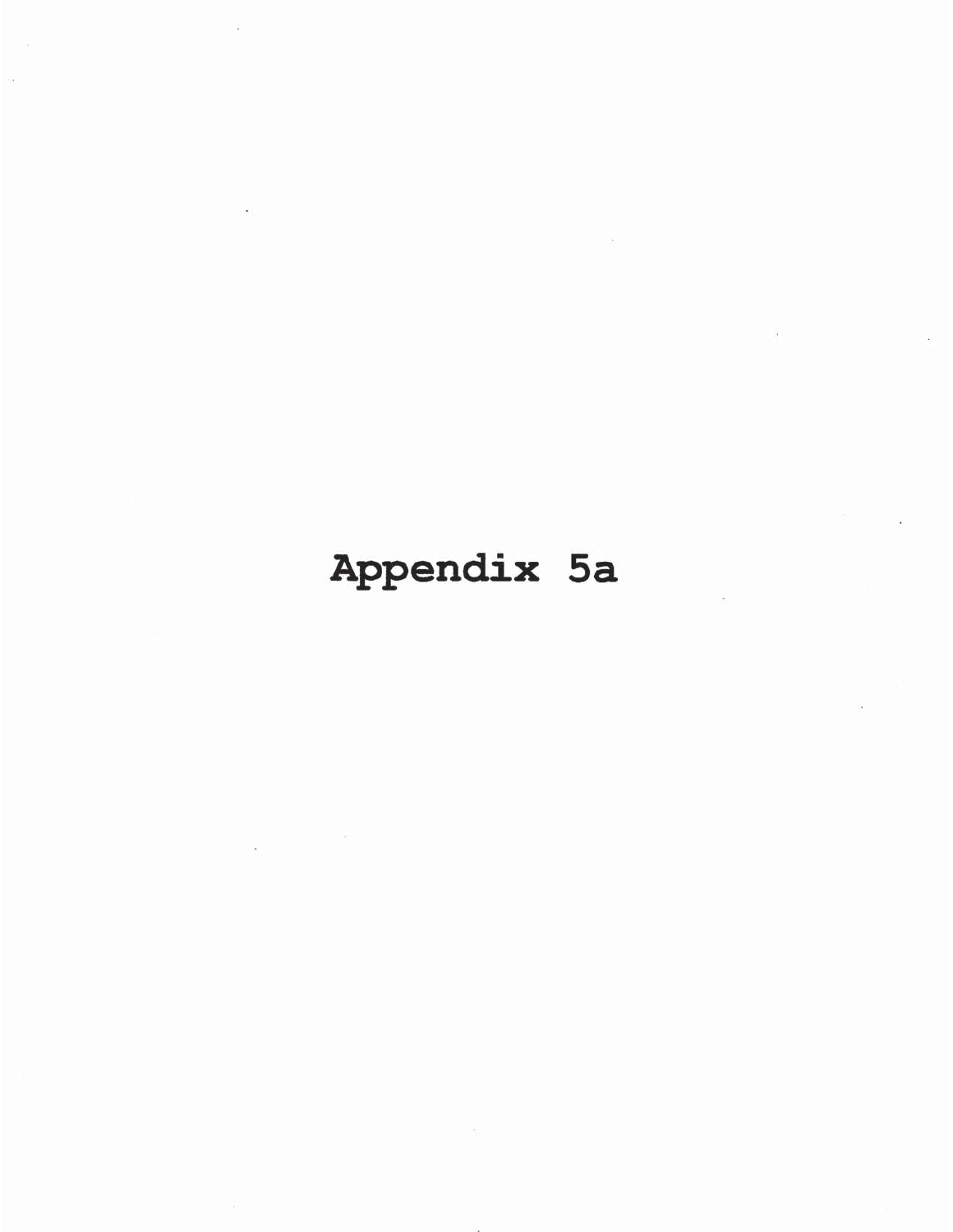#### **HAWAIʻI CIVIL JUSTICE IMPROVEMENTS TASK FORCE SURVEY**

**Chief Justice Mark E. Recktenwald established the Civil Justice Improvements Task Force to develop recommendations on ways to reduce costs and delay and streamline the litigation process in Hawaii's Circuit Courts. The purpose of this survey is to obtain input from members of the Hawaiʻi State Bar Association to assist the Task Force in formulating its recommendations. Your cooperation in completing the survey is greatly appreciated. The Task Force plans to distribute the survey through various means, so please submit only one response to the survey and disregard any duplicate survey requests**.

**You may email any additional thoughts, comments, or suggestions regarding civil justice improvements to the Task Force at CJI.Jud@courts.hawaii.gov.**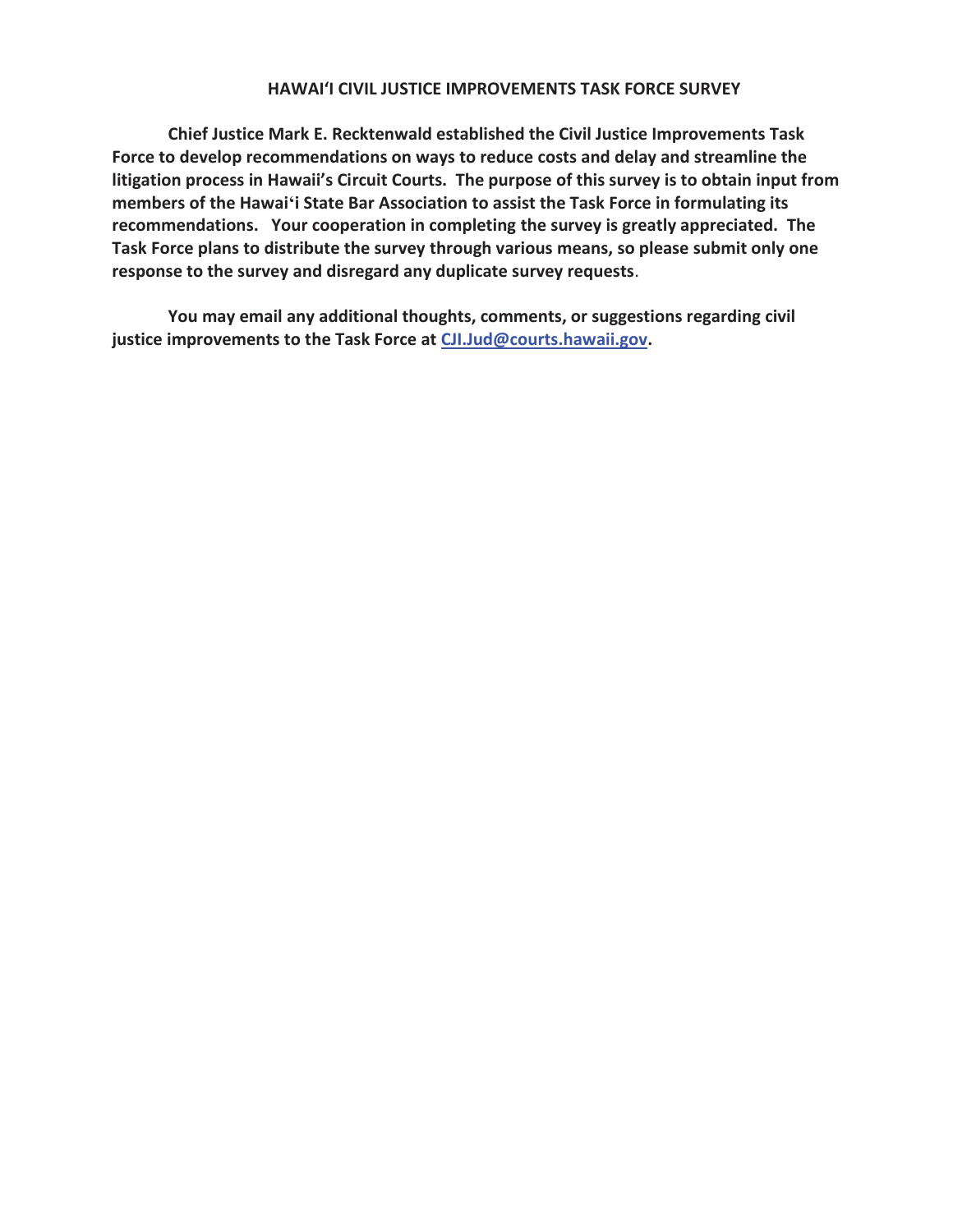### HAWAIʻI CIVIL JUSTICE IMPROVEMENS TASK FORCE SURVEY

 Are you an attorney or judge with past or present CIVIL LITIGATION experience in the Circuit Courts of Hawaiʻi? For this survey, civil litigation does not include domestic relations or family law.

 $\square$  Yes

 $\square$  No

*If you answered "Yes," please proceed to Question 1. If you answered "No," you may stop here.* 

I. ATTORNEY BACKGROUND

 1. Number of years of experience in civil litigation, including years serving as a judge: \_\_\_\_\_\_\_.

- 2. Which of the following best describes your experience in civil litigation:
- $\Box$  My current practice involves civil litigation.
- $\Box$  My current practice does not involve civil litigation, but I have past experience in civil litigation.

3. Please identify the judicial circuit in which you have primarily conducted your civil litigation practice.

- $\Box$  First Circuit
- □ Second Circuit
- $\Box$  Third Circuit
- $\Box$  Fifth Circuit

4. Estimated number of Hawaiʻi Circuit Court civil cases in which you have been an attorney of record (entered an appearance) or a judge within the last ten years:

- $\Box$  None
- $\Box$  1 to 10
- $\Box$  11 to 50
- $\Box$  51 to 100
- $\Box$  Over 100

5. Estimated number of your Hawaiʻi Circuit Court civil cases that have gone to trial in the last ten years (Judges, please include cases over which you have presided at trial):

- $\square$  None
- $\Box$  1 to 5
- $\Box$  6 to 10
- $\Box$  11 to 20
- $\Box$  Over 20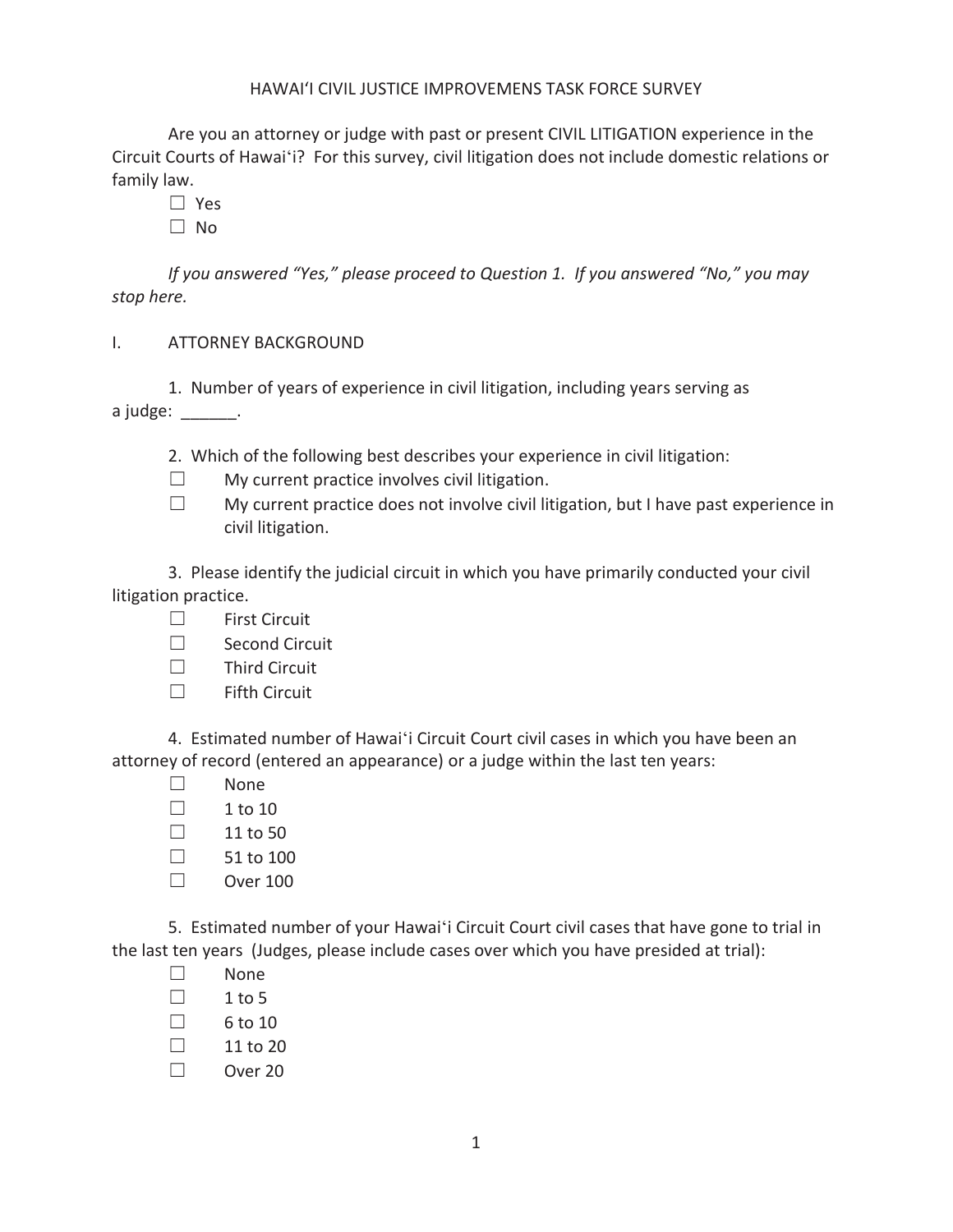6. Identify the types of civil cases with which you have the most experience in Hawaiʻi Circuit Court. Select up to three areas but do not include areas of minimal involvement:

- 
- ܆ Motor Vehicle Tort ܆ Environment
- 
- $\square$  Construction Defect Sale
- $\Box$  Medical Malpractice  $\Box$  Agency Appeal
- 
- 
- 
- $\Box$  Contract  $\Box$  Condemnation
	-
- $\Box$  Assault and Battery  $\Box$  Foreclosure -- Mortgage /Agreement of
	-
- $\Box$  Legal Malpractice  $\Box$  Declaratory Judgment
- $\Box$  Product Liability  $\Box$  Other, please specify  $\Box$
- $\Box$  Other Non-Vehicle Tort  $\Box$  Other, please specify  $\Box$
- 

 7. Which of the following best describes your civil litigation role over the course of your career? If applicable, you may check "neutral decision maker" in addition to any other box.

- $\square$  Represent plaintiffs in all or nearly all cases
- $\Box$  Represent defendants in all or nearly all cases
- $\Box$  Represent plaintiffs and defendants, but plaintiffs more frequently
- $\Box$  Represent plaintiffs and defendants, but defendants more frequently
- $\square$  Represent plaintiffs and defendants equally
- $\square$  Neutral decision-maker

8. Your current position is best described as:

- $\Box$  Law firm lawyer or solo practitioner
- $\square$  In-house counsel
- ܆ Government lawyer
- $\square$  Judge
- $\Box$  Retired or inactive lawyer, last year of practice:
- $\Box$  Other, please specify:

*If your answer to Question 8 is "Law firm or solo practitioner," please answer Questions 9 and 10. Otherwise, please skip to Question 11.* 

9. Current number of full- and part-time attorneys who work in your firm.

- $\Box$  1 to 5
- $\Box$  6 to 10
- $\Box$  11 to 20
- $\Box$  21 to 50
- $\Box$  Over 50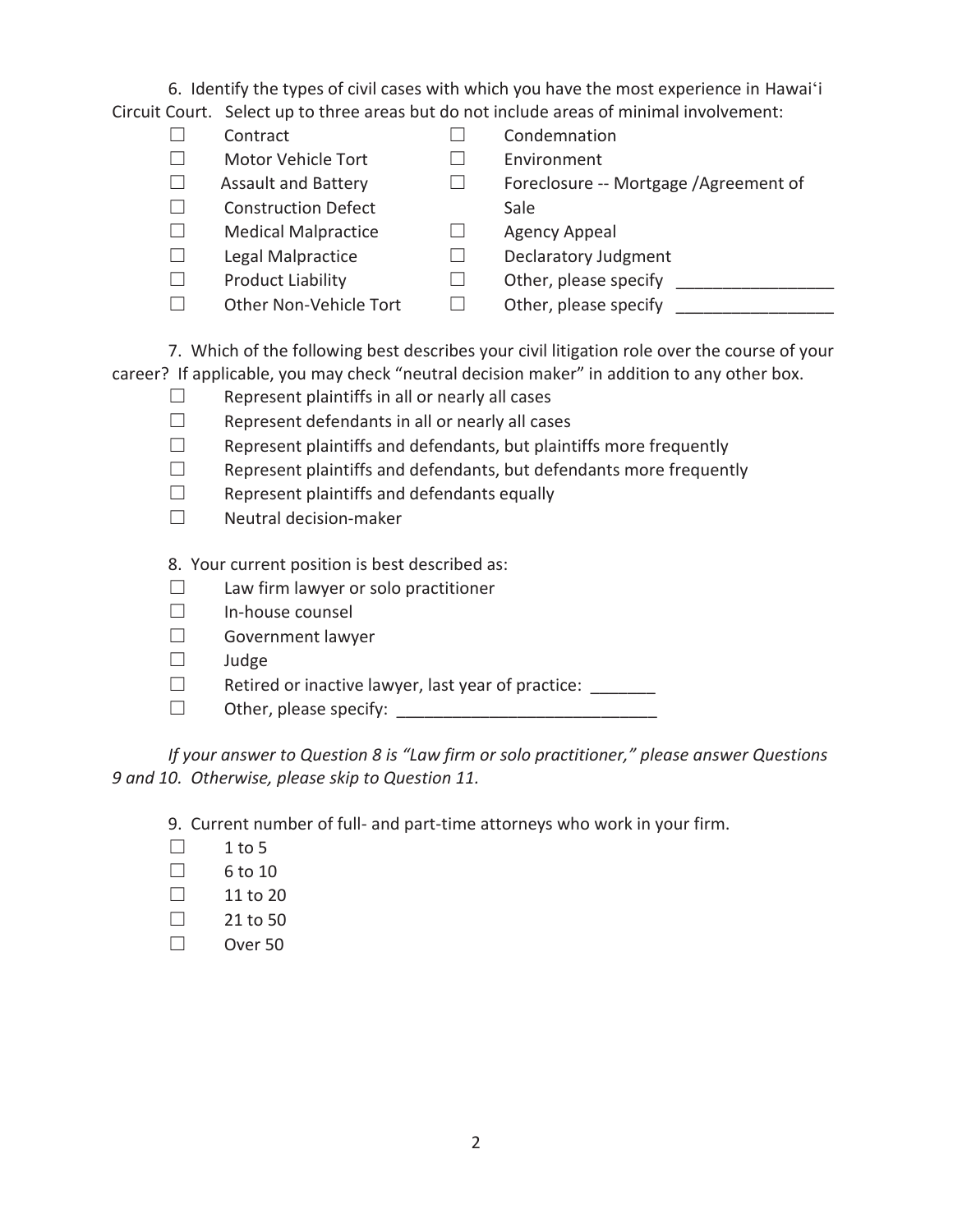10. As a general matter, your firm will not file or defend a case unless the amount in controversy exceeds:

 $\zeta_-$ 

 $\Box$  Firm will not refuse a case based on the amount in controversy.

□ Don't know.

11. Do you have civil litigation experience in federal court in the District of Hawaiʻi?

- $\square$  Yes
- $\Box$  No

*If your answer to Question 11 was "Yes," please answer Questions 12 and 13. Otherwise, please skip to Question 14.* 

 12. How would you describe the frequency of your appearance in federal court in the District of Hawaiʻi?

- $\Box$  Rarely appear
- $\Box$  Occasionally appear
- $\Box$  Frequently appear

13. Between the Hawaiʻi Circuit Courts and the U.S. District Court for the District of Hawaiʻi:

\_\_\_\_\_\_\_\_\_\_\_\_\_\_\_\_\_\_\_\_\_\_\_\_\_\_\_\_\_\_\_\_\_\_\_\_\_\_\_\_\_\_\_\_\_\_\_\_\_\_\_\_\_\_\_\_\_\_\_\_\_\_\_\_\_\_\_\_\_\_\_\_

\_\_\_\_\_\_\_\_\_\_\_\_\_\_\_\_\_\_\_\_\_\_\_\_\_\_\_\_\_\_\_\_\_\_\_\_\_\_\_\_\_\_\_\_\_\_\_\_\_\_\_\_\_\_\_\_\_\_\_\_\_\_\_\_\_\_\_\_\_\_\_\_

 $\Box$  I prefer litigating in Hawai'i Circuit Courts.

Reason:\_\_\_\_\_\_\_\_\_\_\_\_\_\_\_\_\_\_\_\_\_\_\_\_\_\_\_\_\_\_\_\_\_\_\_\_\_\_\_\_\_\_\_\_\_\_\_\_\_\_\_\_\_\_\_\_\_\_\_\_\_\_\_\_\_

 $\Box$  I prefer litigating in U.S. District Court for the District of Hawaiʻi Reason:\_\_\_\_\_\_\_\_\_\_\_\_\_\_\_\_\_\_\_\_\_\_\_\_\_\_\_\_\_\_\_\_\_\_\_\_\_\_\_\_\_\_\_\_\_\_\_\_\_\_\_\_\_\_\_\_\_\_\_\_\_\_\_\_\_

\_\_\_\_\_\_\_\_\_\_\_\_\_\_\_\_\_\_\_\_\_\_\_\_\_\_\_\_\_\_\_\_\_\_\_\_\_\_\_\_\_\_\_\_\_\_\_\_\_\_\_\_\_\_\_\_\_\_\_\_\_\_\_\_\_\_\_\_\_\_\_  $\Box$  No preference: Reason:\_\_\_\_\_\_\_\_\_\_\_\_\_\_\_\_\_\_\_\_\_\_\_\_\_\_\_\_\_\_\_\_\_\_\_\_\_\_\_\_\_\_\_\_\_\_\_\_\_\_\_\_\_\_\_\_\_\_\_\_\_\_\_\_\_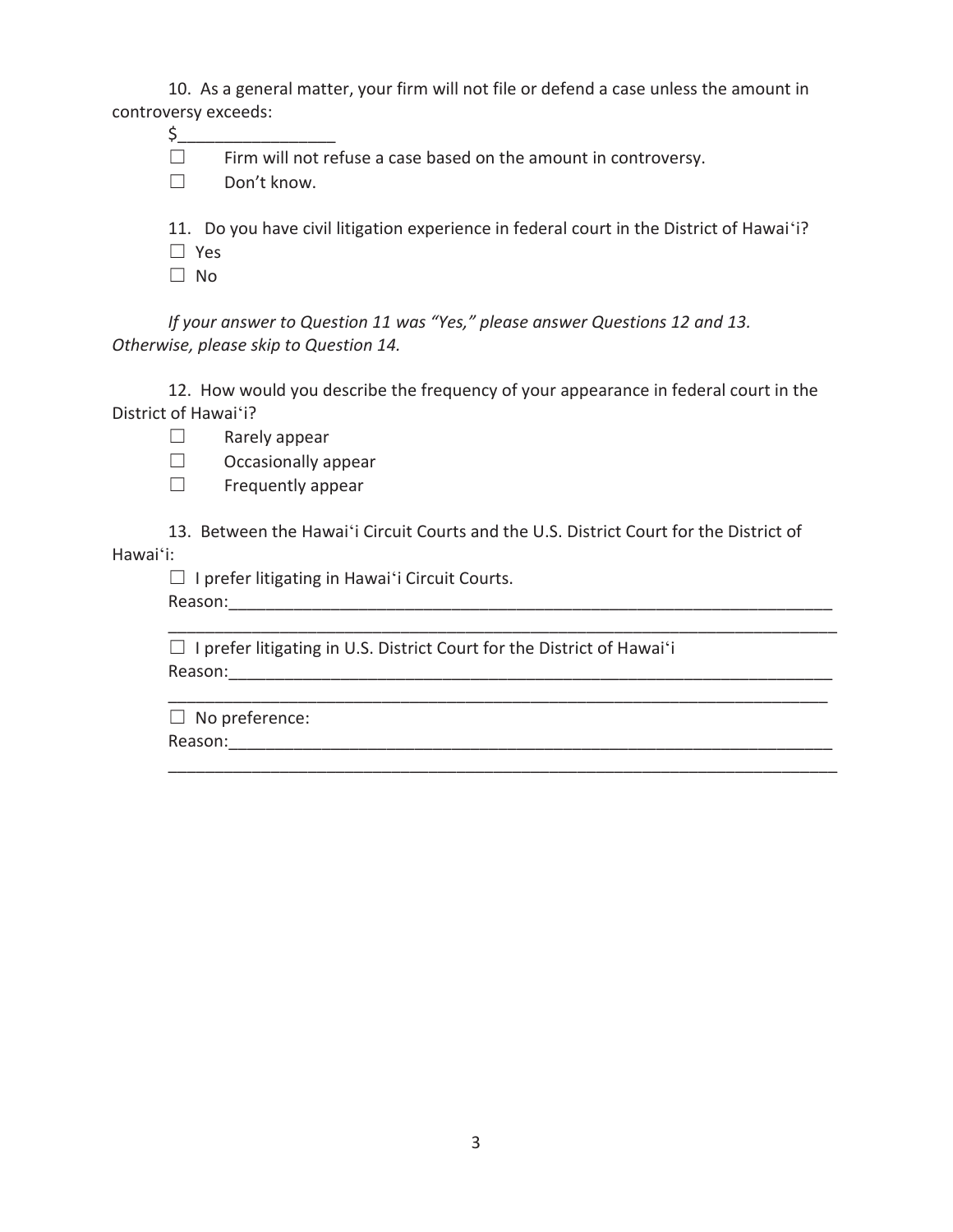## II. CIVIL LITIGATION GENERALLY

 14. Please indicate your level of agreement with each statement as it relates specifically to Hawaiʻi Circuit Courts.

|                                               | Strongly<br><b>Disagree</b> | <b>Disagree</b> | Agree | Strongly<br>Agree | N <sub>0</sub><br>Opinion |
|-----------------------------------------------|-----------------------------|-----------------|-------|-------------------|---------------------------|
| a. The civil justice system provides for the  |                             |                 |       |                   |                           |
| just, speedy, and inexpensive                 |                             |                 |       |                   |                           |
| determination of civil actions.               |                             |                 |       |                   |                           |
| b. The civil justice system is reasonably     |                             |                 |       |                   |                           |
| efficient and fundamental changes to          |                             |                 |       |                   |                           |
| reduce costs and delay and streamline the     |                             |                 |       |                   |                           |
| litigation process are not necessary.         |                             |                 |       |                   |                           |
| c. Fundamental changes need to be made        |                             |                 |       |                   |                           |
| to the civil justice system to reduce costs   |                             |                 |       |                   |                           |
| and delay and to streamline the litigation    |                             |                 |       |                   |                           |
| process.                                      |                             |                 |       |                   |                           |
| d. The civil justice system takes too long.   |                             |                 |       |                   |                           |
| e. The civil justice system is too expensive. |                             |                 |       |                   |                           |
| f. The civil justice system is too complex.   |                             |                 |       |                   |                           |
| g. Cases are resolved based on                |                             |                 |       |                   |                           |
| considerations unrelated to the merits of     |                             |                 |       |                   |                           |
| the parties' claims or defenses.              |                             |                 |       |                   |                           |
| h. Opposing counsel are generally             |                             |                 |       |                   |                           |
| uncooperative.                                |                             |                 |       |                   |                           |

15. In your experience, how often are litigation costs proportional to the value of the case in Hawaiʻi Circuit Courts?

- $\Box$  Almost never
- $\Box$  Occasionally
- □ About 50% of the time
- $\square$  Often
- $\Box$  Almost always

16. The primary cause of delay in the litigation process in Hawaiʻi Circuit Courts is:

- $\Box$  Lack of a trial setting conference at the outset of the case
- $\square$  Delayed rulings on pending motions
- $\Box$  Court continuances of scheduled events
- $\Box$  Attorney requests for extensions of time and continuances
- $\Box$  The time spent on discovery
- $\Box$  Lack of attorney collaboration on discovery issues and proceedings
- ܆ Other, please specify \_\_\_\_\_\_\_\_\_\_\_\_\_\_\_\_\_\_\_\_\_\_\_\_\_\_\_\_\_\_\_\_\_\_\_\_\_\_\_\_\_\_\_\_\_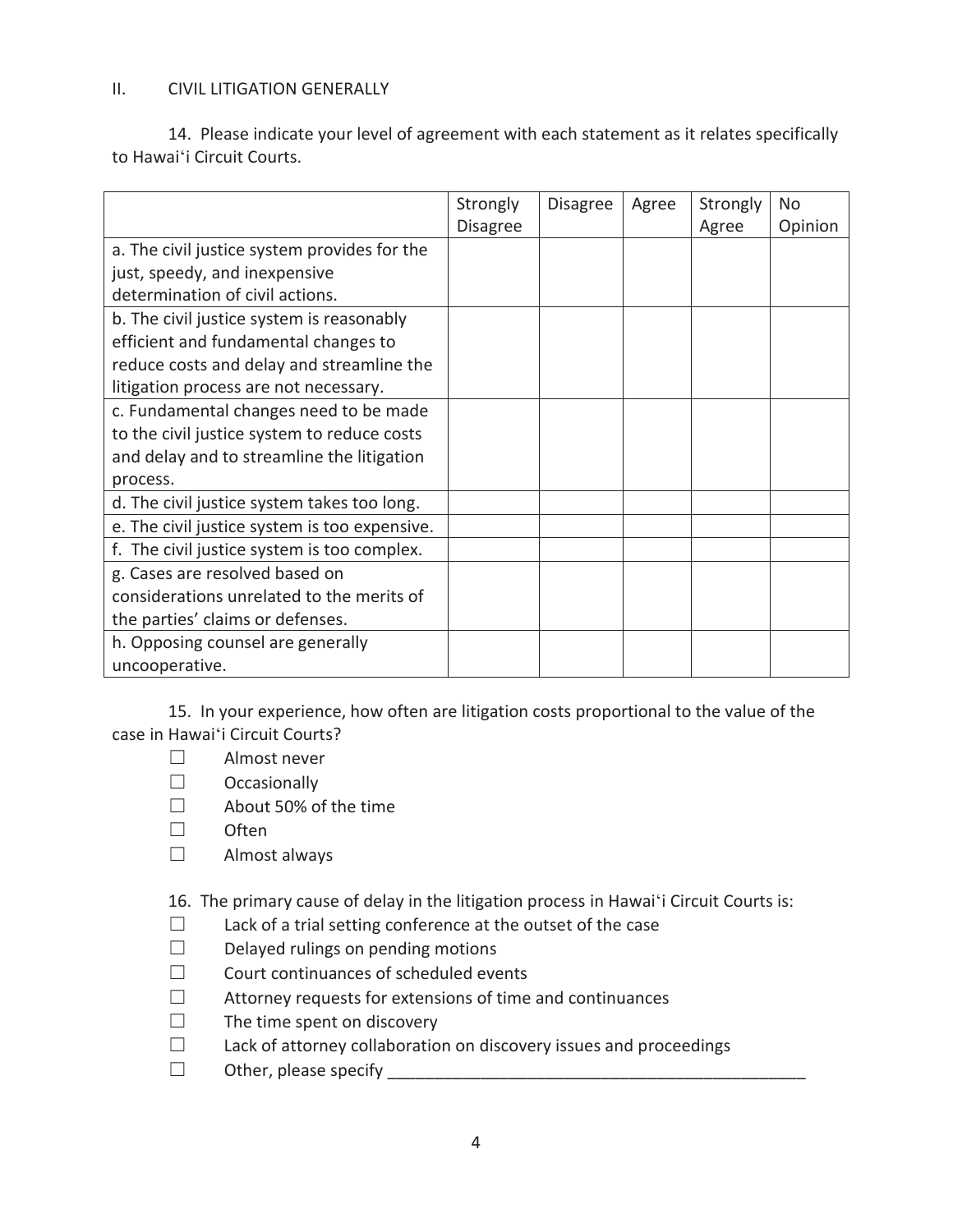17. How often does the cost of litigation force cases to settle that should not settle based on the merits.

- ܆ Almost never
- $\Box$  Occasionally
- □ About 50% of the time
- $\Box$  Often
- $\Box$  Almost always

18. How often does the length of time it takes to get a case to trial force cases to settle that should not settle based on the merits.

- ܆ Almost never
- $\Box$  Occasionally
- □ About 50% of the time
- $\square$  Often
- $\Box$  Almost always

19. How often is each of the following a significant factor in the decision to settle a

case.

|                                  | Almost | Occasionally | About 50%   | Often | Almost |
|----------------------------------|--------|--------------|-------------|-------|--------|
|                                  | never  |              | of the time |       | always |
| a. Expert witness costs          |        |              |             |       |        |
| b. Deposition costs              |        |              |             |       |        |
| c. Document production costs     |        |              |             |       |        |
| d. E-discovery costs             |        |              |             |       |        |
| e. Trial costs                   |        |              |             |       |        |
| f. Legal research costs          |        |              |             |       |        |
| g. Motions practice costs        |        |              |             |       |        |
| h. Attorney fees                 |        |              |             |       |        |
| i. Time it takes to get to trial |        |              |             |       |        |

 20. Please indicate how often the following occur in your experience as it relates to Hawaiʻi Circuit Courts.

|                                            | Almost | Occasionally | About    | Often | Almost |
|--------------------------------------------|--------|--------------|----------|-------|--------|
|                                            | Never  |              | 50% of   |       | Always |
|                                            |        |              | the time |       |        |
| a. Litigants engage in misconduct and      |        |              |          |       |        |
| rule violations that serve to increase the |        |              |          |       |        |
| costs of and/or delay litigation.          |        |              |          |       |        |
| b. Litigants request sanctions for such    |        |              |          |       |        |
| misconduct and rule violations.            |        |              |          |       |        |
| c. Courts impose sanctions for such        |        |              |          |       |        |
| misconduct and rule violations.            |        |              |          |       |        |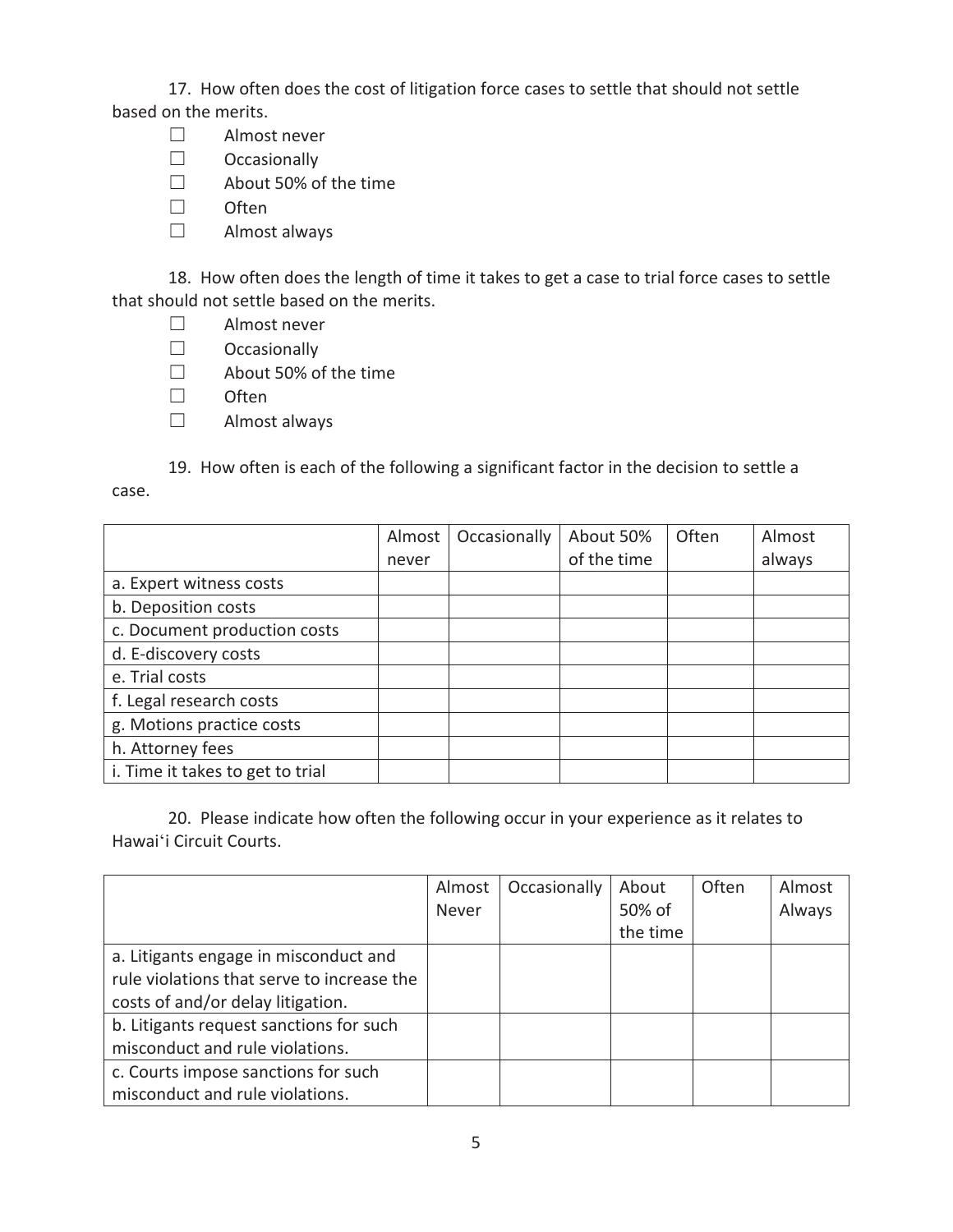# III.A CASE TRIAGE/TIERING AND OTHER CASE DIFFERENTIATION MEASURES.

21. For each statement, please indicate your level of agreement as it applies to Hawaiʻi Circuit Courts.

|                                             | Strongly        | <b>Disagree</b> | Agree | Strongly | No      |
|---------------------------------------------|-----------------|-----------------|-------|----------|---------|
|                                             | <b>Disagree</b> |                 |       | Agree    | Opinion |
| a. Discovery and judicial involvement       |                 |                 |       |          |         |
| should be tailored to the needs of a        |                 |                 |       |          |         |
| case, as not every case requires the        |                 |                 |       |          |         |
| same amount of discovery and judicial       |                 |                 |       |          |         |
| involvement.                                |                 |                 |       |          |         |
| b. Efficiency and costs savings would be    |                 |                 |       |          |         |
| enhanced if cases were separated into       |                 |                 |       |          |         |
| different pathways based on criteria        |                 |                 |       |          |         |
| such as amount in controversy and           |                 |                 |       |          |         |
| complexity, with appropriate levels of      |                 |                 |       |          |         |
| discovery and judicial resources applied    |                 |                 |       |          |         |
| to each pathway.                            |                 |                 |       |          |         |
| c. Judicial involvement should happen       |                 |                 |       |          |         |
| once the parties have answered the          |                 |                 |       |          |         |
| complaint.                                  |                 |                 |       |          |         |
| d. The Court Annexed Arbitration            |                 |                 |       |          |         |
| Program (CAAP) should be modified to        |                 |                 |       |          |         |
| increase the \$150,000 "probable jury       |                 |                 |       |          |         |
| award" ceiling for acceptance into the      |                 |                 |       |          |         |
| program.                                    |                 |                 |       |          |         |
| e. The CAAP should be modified to make      |                 |                 |       |          |         |
| participation in the program voluntary.     |                 |                 |       |          |         |
| f. The CAAP should be expanded to apply     |                 |                 |       |          |         |
| to cases besides tort cases.                |                 |                 |       |          |         |
| g. Specialized courts to handle specific    |                 |                 |       |          |         |
| types of civil cases or disputes should be  |                 |                 |       |          |         |
| created.                                    |                 |                 |       |          |         |
| h. The District Court's \$40,000            |                 |                 |       |          |         |
| jurisdictional limit should be increased    |                 |                 |       |          |         |
| so that more cases can be filed in District |                 |                 |       |          |         |
| Court.                                      |                 |                 |       |          |         |
| i. The \$5,000 threshold for the right to a |                 |                 |       |          |         |
| jury trial should be increased.             |                 |                 |       |          |         |
| j. Jury trials with a jury of less than     |                 |                 |       |          |         |
| twelve but not less than six jurors should  |                 |                 |       |          |         |
| be authorized.                              |                 |                 |       |          |         |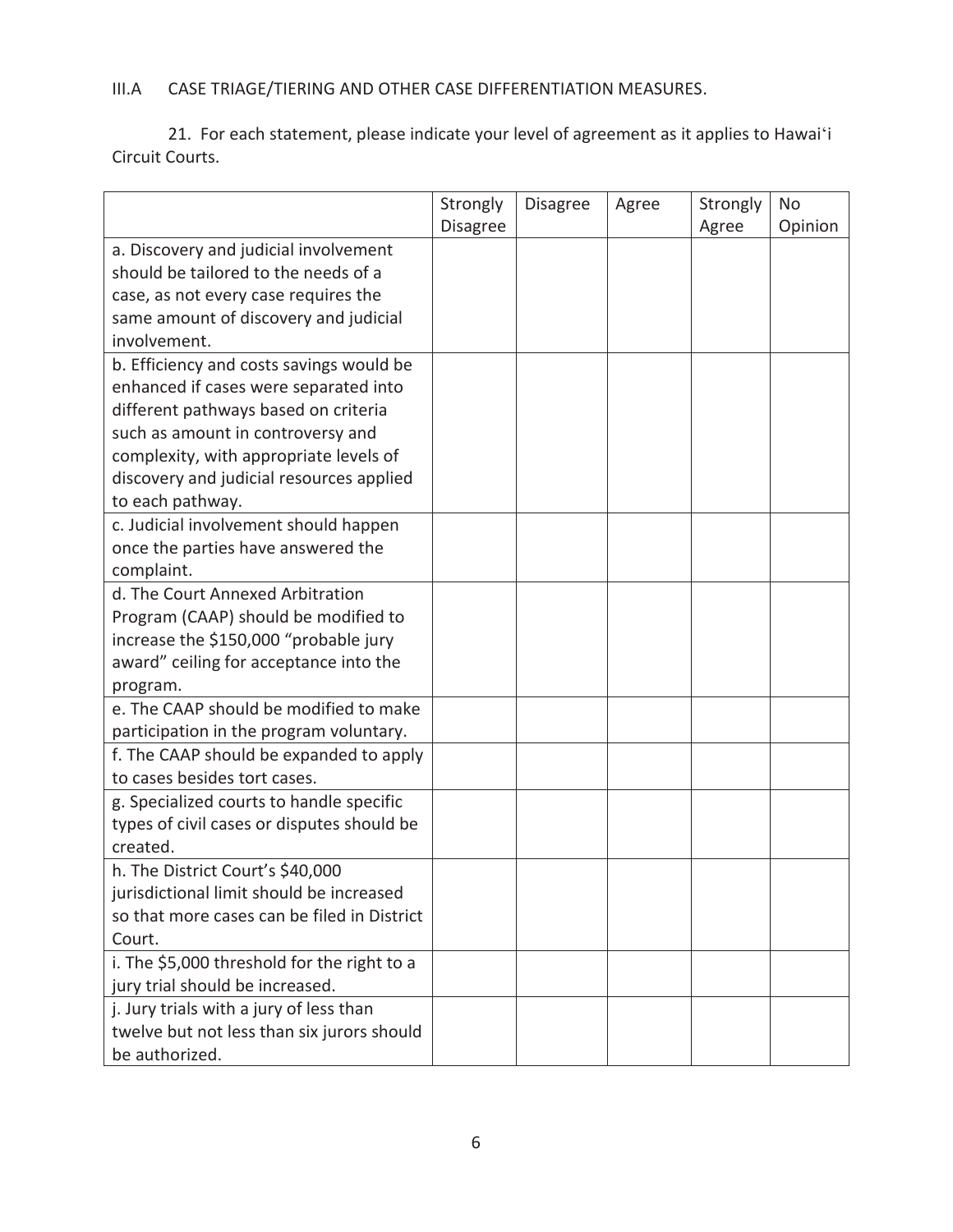22. If you agree or strongly agree that the \$150,000 CAAP ceiling should be increased, to what amount should the ceiling be increased: \$

23. If you agree or strongly agree that the CAAP should be expanded to cases besides torts, what other types of cases should be included in the CAAP:

24. If you agree or strongly agree that specialized courts should be created, what types of specialized courts would you recommend:

\_\_\_\_\_\_\_\_\_\_\_\_\_\_\_\_\_\_\_\_\_\_\_\_\_\_\_\_\_\_\_\_\_\_\_\_\_\_\_\_\_\_\_\_\_\_\_\_\_\_\_\_\_\_\_\_\_\_\_\_\_\_\_\_\_\_\_\_\_\_\_\_\_\_\_\_\_\_

25. If you agree or strongly agree that the District Court's jurisdictional limit should be increased, to what amount should the limit be increased: \$

26. If you agree or strongly agree that the threshold for the right to a jury trial should be increased, to what amount should the threshold be increased: \$

27. Do you have any suggestions or recommendations on how case triage/tiering and other case differentiation measures can be used to reduce costs and delay and streamline the litigation process in Circuit Court? \_\_\_\_\_\_\_\_\_\_\_\_\_\_\_\_\_\_\_\_\_\_\_\_\_\_\_\_\_\_\_\_\_\_\_\_\_\_\_\_\_\_\_\_\_\_\_\_\_\_

\_\_\_\_\_\_\_\_\_\_\_\_\_\_\_\_\_\_\_\_\_\_\_\_\_\_\_\_\_\_\_\_\_\_\_\_\_\_\_\_\_\_\_\_\_\_\_\_\_\_\_\_\_\_\_\_\_\_\_\_\_\_\_\_\_\_\_\_\_\_\_\_\_\_\_\_\_\_ \_\_\_\_\_\_\_\_\_\_\_\_\_\_\_\_\_\_\_\_\_\_\_\_\_\_\_\_\_\_\_\_\_\_\_\_\_\_\_\_\_\_\_\_\_\_\_\_\_\_\_\_\_\_\_\_\_\_\_\_\_\_\_\_\_\_\_\_\_\_\_\_\_\_\_\_\_\_ \_\_\_\_\_\_\_\_\_\_\_\_\_\_\_\_\_\_\_\_\_\_\_\_\_\_\_\_\_\_\_\_\_\_\_\_\_\_\_\_\_\_\_\_\_\_\_\_\_\_\_\_\_\_\_\_\_\_\_\_\_\_\_\_\_\_\_\_\_\_\_\_\_\_\_\_\_\_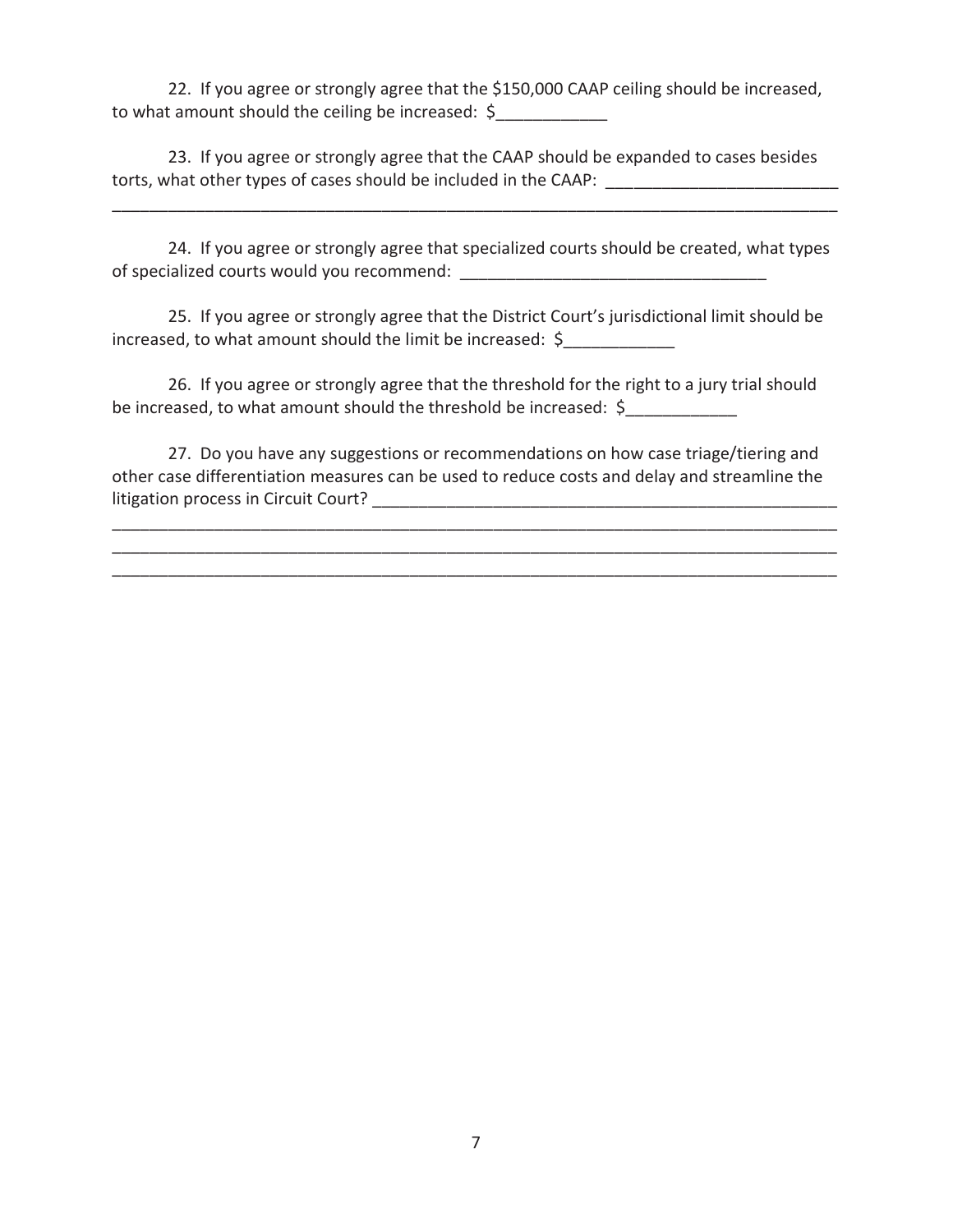# III.B. CASE MANAGEMENT

28. Who primarily controls the pace of litigation in Circuit Court?

- $\Box$  The Court<br> $\Box$  The Lawye
- 
- $\Box$  The Lawyers<br> $\Box$  The Litigants  $\Box$  The Litigants<br> $\Box$  Don't know
- Don't know

29. For each statement, please indicate your level of agreement as it applies to Hawaiʻi Circuit Courts.

|                                            | Strongly        | <b>Disagree</b> | Agree | Strongly | <b>No</b> |
|--------------------------------------------|-----------------|-----------------|-------|----------|-----------|
|                                            | <b>Disagree</b> |                 |       | Agree    | Opinion   |
| a. The court, rather than the lawyers or   |                 |                 |       |          |           |
| the parties, should exercise ultimate      |                 |                 |       |          |           |
| responsibility over the management of      |                 |                 |       |          |           |
| cases.                                     |                 |                 |       |          |           |
| b. Judges should take a more active role   |                 |                 |       |          |           |
| in imposing deadlines and managing the     |                 |                 |       |          |           |
| progress of a case.                        |                 |                 |       |          |           |
| c. Hawai'i should adopt procedures to      |                 |                 |       |          |           |
| facilitate early judicial involvement in a |                 |                 |       |          |           |
| case.                                      |                 |                 |       |          |           |
| d. Hawai'i should adopt procedures to      |                 |                 |       |          |           |
| facilitate the early establishment of the  |                 |                 |       |          |           |
| trial date and pretrial deadlines.         |                 |                 |       |          |           |
| e. Hawai'i should adopt procedures         |                 |                 |       |          |           |
| similar to the scheduling conference       |                 |                 |       |          |           |
| provisions of Rule 16 of the Federal       |                 |                 |       |          |           |
| Rules of Civil Procedure.                  |                 |                 |       |          |           |
| f. Hawai'i should adopt procedures to      |                 |                 |       |          |           |
| facilitate the early identification and    |                 |                 |       |          |           |
| review of frivolous lawsuits.              |                 |                 |       |          |           |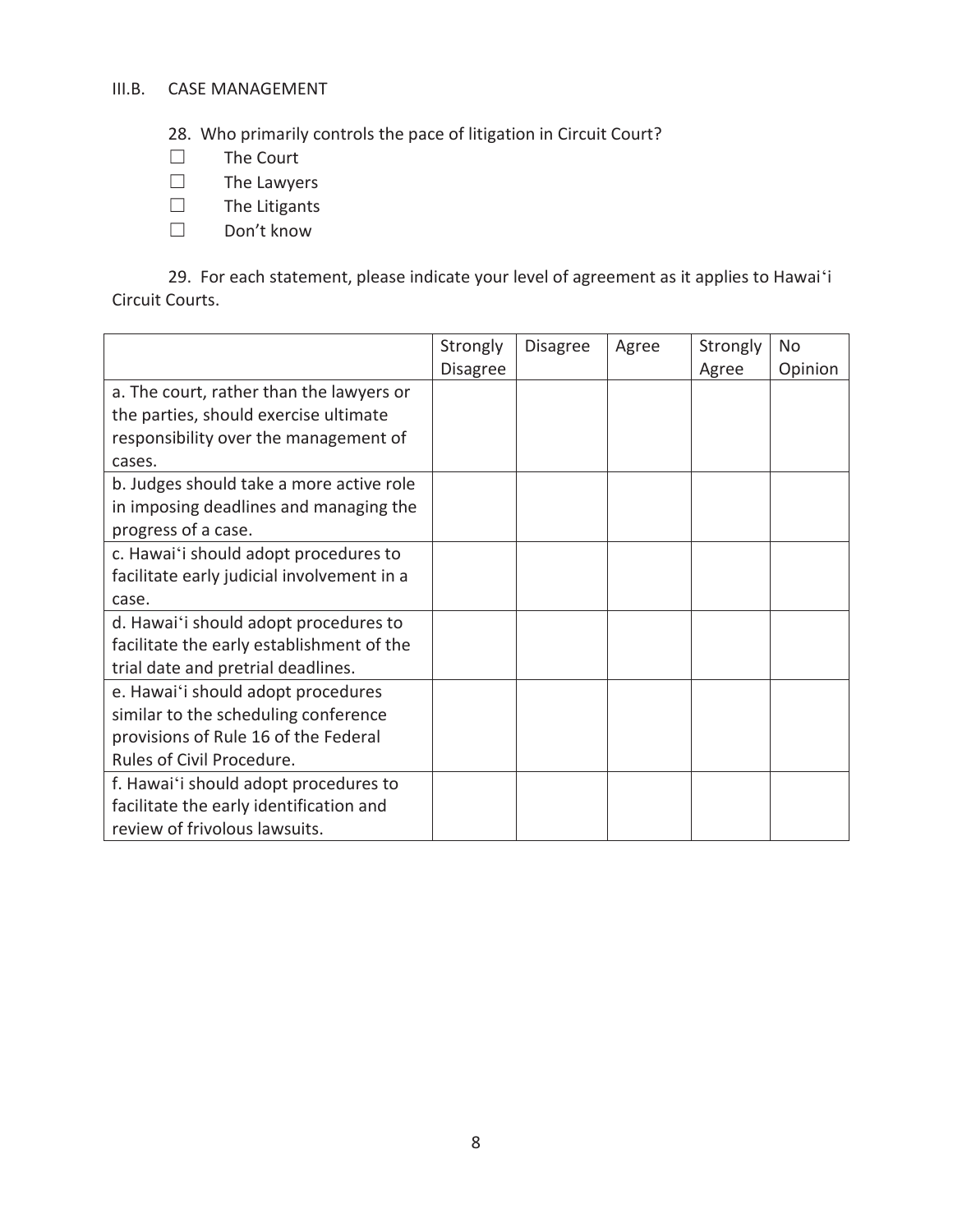30. The following are statements related to trial dates. For each, please give your opinion as it applies to Hawaiʻi Circuit Courts.

|                                           | Strongly        | <b>Disagree</b> | Agree | Strongly | No      |
|-------------------------------------------|-----------------|-----------------|-------|----------|---------|
|                                           | <b>Disagree</b> |                 |       | Agree    | Opinion |
| a. Trial dates should be set early in the |                 |                 |       |          |         |
| case.                                     |                 |                 |       |          |         |
| b. Trial dates should be set after the    |                 |                 |       |          |         |
| parties answer the complaint.             |                 |                 |       |          |         |
| c. Trial dates should be set after        |                 |                 |       |          |         |
| discovery is completed.                   |                 |                 |       |          |         |
| d. Trial dates should be continued or     |                 |                 |       |          |         |
| vacated only under rare circumstances.    |                 |                 |       |          |         |
| e. It is too easy for parties to obtain   |                 |                 |       |          |         |
| extensions of trial dates already set.    |                 |                 |       |          |         |

31. The following are statements about judicial role in litigation. For each give your opinion as it applies to Hawaiʻi Circuit Courts.

|                                           | Strongly        | <b>Disagree</b> | Agree | Strongly | N <sub>0</sub> |
|-------------------------------------------|-----------------|-----------------|-------|----------|----------------|
|                                           | <b>Disagree</b> |                 |       | Agree    | Opinion        |
| a. One judge should handle a case from    |                 |                 |       |          |                |
| start to finish.                          |                 |                 |       |          |                |
| b. The judge who is going to try the case |                 |                 |       |          |                |
| should handle all pre-trial matters.      |                 |                 |       |          |                |
| c. It is more important that pre-trial    |                 |                 |       |          |                |
| matters are handled promptly than         |                 |                 |       |          |                |
| whether the trial judge or another        |                 |                 |       |          |                |
| judicial officer handles the matter.      |                 |                 |       |          |                |
| d. Judges are involved early in case      |                 |                 |       |          |                |
| proceedings.                              |                 |                 |       |          |                |
| e. Involvement by judges early in the     |                 |                 |       |          |                |
| case helps to narrow the issues.          |                 |                 |       |          |                |
| f. Involvement by judges early in the     |                 |                 |       |          |                |
| case helps to narrow discovery to the     |                 |                 |       |          |                |
| information necessary for case            |                 |                 |       |          |                |
| resolution.                               |                 |                 |       |          |                |

32. Do you have any suggestions or recommendations on how case management practices can be used to reduce costs and delay and streamline the litigation process in Circuit Court? \_\_\_\_\_\_\_\_\_\_\_\_\_\_\_\_\_\_\_\_\_\_\_\_\_\_\_\_\_\_\_\_\_\_\_\_\_\_\_\_\_\_\_\_\_\_\_\_\_\_\_\_\_\_\_\_\_\_\_\_\_\_\_\_\_\_\_\_\_\_\_\_

\_\_\_\_\_\_\_\_\_\_\_\_\_\_\_\_\_\_\_\_\_\_\_\_\_\_\_\_\_\_\_\_\_\_\_\_\_\_\_\_\_\_\_\_\_\_\_\_\_\_\_\_\_\_\_\_\_\_\_\_\_\_\_\_\_\_\_\_\_\_\_\_\_\_\_\_\_\_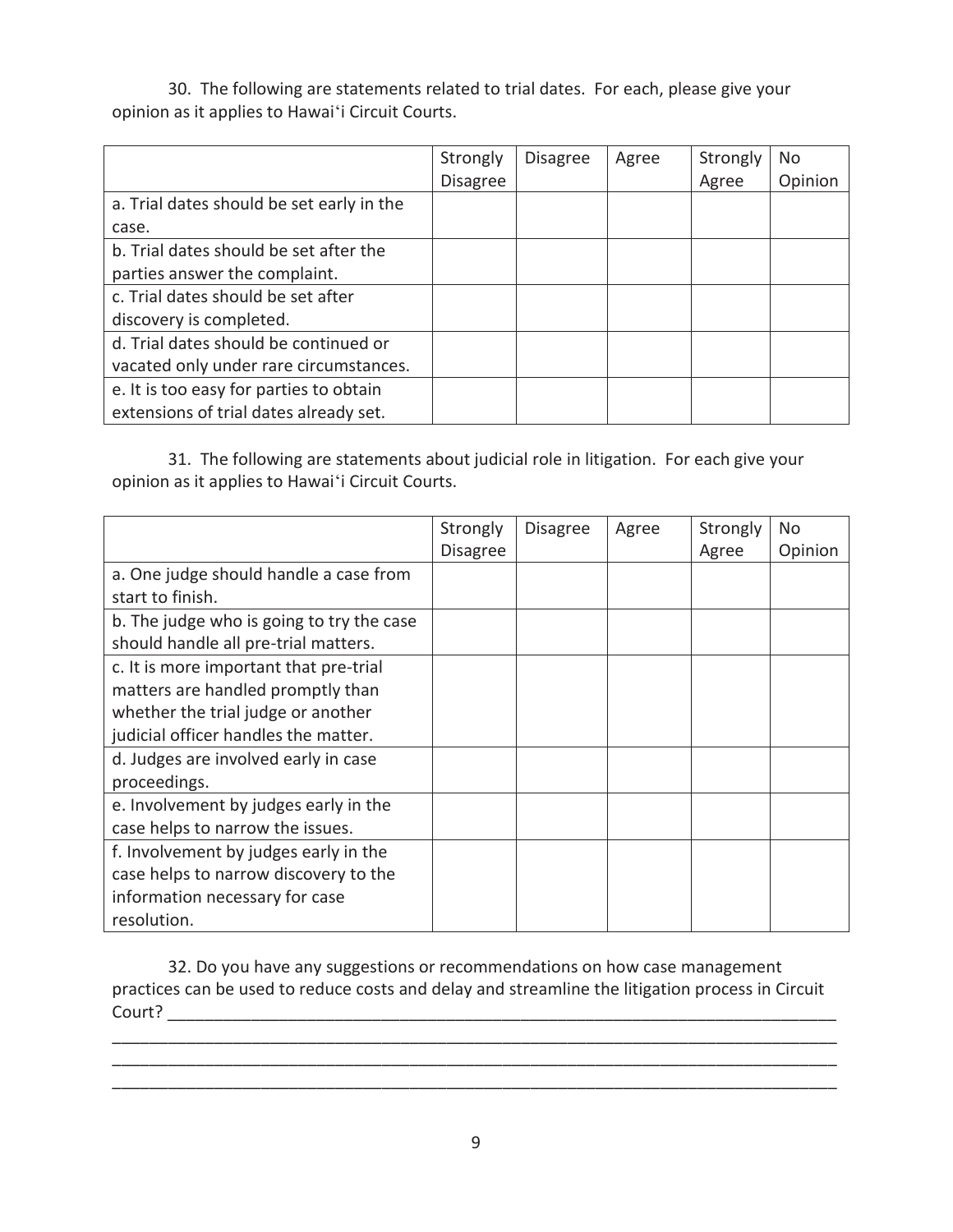# III.C DISCOVERY

33. For each statement, please indicate your level of agreement as it applies to Hawaiʻi Circuit Courts.

|                                          | Strongly | <b>Disagree</b> | Agree | Strongly | <b>No</b> |
|------------------------------------------|----------|-----------------|-------|----------|-----------|
|                                          | Disagree |                 |       | Agree    | Opinion   |
| a. Hawai'i should incorporate            |          |                 |       |          |           |
| considerations of proportionality in     |          |                 |       |          |           |
| defining the scope of discovery.         |          |                 |       |          |           |
| b. Hawai'i should adopt mandatory        |          |                 |       |          |           |
| initial disclosure requirements, such as |          |                 |       |          |           |
| the ones imposed by the federal rules,   |          |                 |       |          |           |
| to require disclosure of certain matters |          |                 |       |          |           |
| without the need for a discovery         |          |                 |       |          |           |
| request.                                 |          |                 |       |          |           |
| c. Hawai'i should impose a mandatory     |          |                 |       |          |           |
| requirement, such as the one imposed     |          |                 |       |          |           |
| by the federal rules, to require the     |          |                 |       |          |           |
| parties to meet and confer after a       |          |                 |       |          |           |
| complaint has been served to discuss     |          |                 |       |          |           |
| discovery and obtain agreement to a      |          |                 |       |          |           |
| discovery plan.                          |          |                 |       |          |           |
| d. Judges are available to resolve       |          |                 |       |          |           |
| discovery disputes on a timely basis.    |          |                 |       |          |           |
| e. Judges should be more willing and     |          |                 |       |          |           |
| available to resolve discovery disputes  |          |                 |       |          |           |
| on an informal (non-motion) and          |          |                 |       |          |           |
| expedited basis, such as through         |          |                 |       |          |           |
| discovery/status conferences or letter   |          |                 |       |          |           |
| briefing.                                |          |                 |       |          |           |
| f. The First Circuit should consider     |          |                 |       |          |           |
| designating a specialized judge to       |          |                 |       |          |           |
| resolve discovery disputes as a means of |          |                 |       |          |           |
| reducing costs and delay.                |          |                 |       |          |           |
| g. Judges enforce discovery rules by     |          |                 |       |          |           |
| imposing sanctions for discovery         |          |                 |       |          |           |
| violations when warranted.               |          |                 |       |          |           |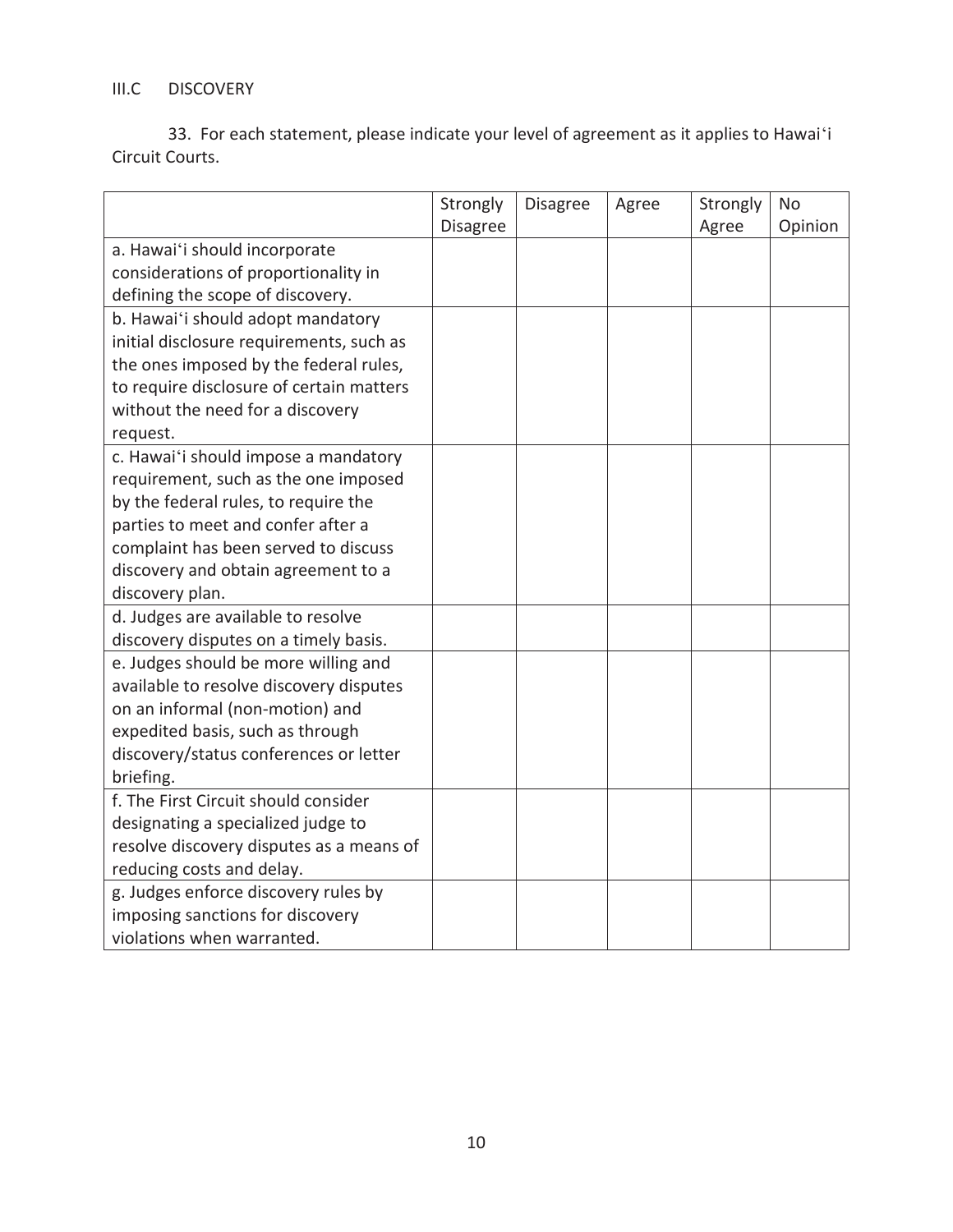34. Judges offer and are available to resolve discovery disputes on an informal (nonmotion) and expedited basis:

- ܆ Almost never
- $\Box$  Occasionally
- □ About 50% of the time
- $\square$  Often
- $\Box$  Almost always

35. The following statements relate to rules concerning expert discovery. For each statement, please indicate your level of agreement as it applies to Hawaiʻi Circuit Courts.

|                                            | Strongly        | <b>Disagree</b> | Agree | Strongly | N <sub>0</sub> |
|--------------------------------------------|-----------------|-----------------|-------|----------|----------------|
|                                            | <b>Disagree</b> |                 |       | Agree    | Opinion        |
| a. Hawai'i should adopt rules, similar to  |                 |                 |       |          |                |
| the federal rules, that impose specific    |                 |                 |       |          |                |
| deadlines for disclosure of expert         |                 |                 |       |          |                |
| witnesses and expert reports.              |                 |                 |       |          |                |
| b. Hawai'i should adopt rules, similar to  |                 |                 |       |          |                |
| the federal rules, regarding what an       |                 |                 |       |          |                |
| expert's report must contain.              |                 |                 |       |          |                |
| c. Hawai'i should adopt rules, similar to  |                 |                 |       |          |                |
| the federal rules, regarding the extent to |                 |                 |       |          |                |
| which communications between counsel       |                 |                 |       |          |                |
| and an expert are discoverable.            |                 |                 |       |          |                |

36. If there are aspects of discovery that you could change in order to reduce costs and delay and streamline the litigation process, what would they be and why? \_\_\_\_\_\_\_\_\_\_\_\_\_

\_\_\_\_\_\_\_\_\_\_\_\_\_\_\_\_\_\_\_\_\_\_\_\_\_\_\_\_\_\_\_\_\_\_\_\_\_\_\_\_\_\_\_\_\_\_\_\_\_\_\_\_\_\_\_\_\_\_\_\_\_\_\_\_\_\_\_\_\_\_\_\_\_\_\_\_\_\_ \_\_\_\_\_\_\_\_\_\_\_\_\_\_\_\_\_\_\_\_\_\_\_\_\_\_\_\_\_\_\_\_\_\_\_\_\_\_\_\_\_\_\_\_\_\_\_\_\_\_\_\_\_\_\_\_\_\_\_\_\_\_\_\_\_\_\_\_\_\_\_\_\_\_\_\_\_\_ \_\_\_\_\_\_\_\_\_\_\_\_\_\_\_\_\_\_\_\_\_\_\_\_\_\_\_\_\_\_\_\_\_\_\_\_\_\_\_\_\_\_\_\_\_\_\_\_\_\_\_\_\_\_\_\_\_\_\_\_\_\_\_\_\_\_\_\_\_\_\_\_\_\_\_\_\_\_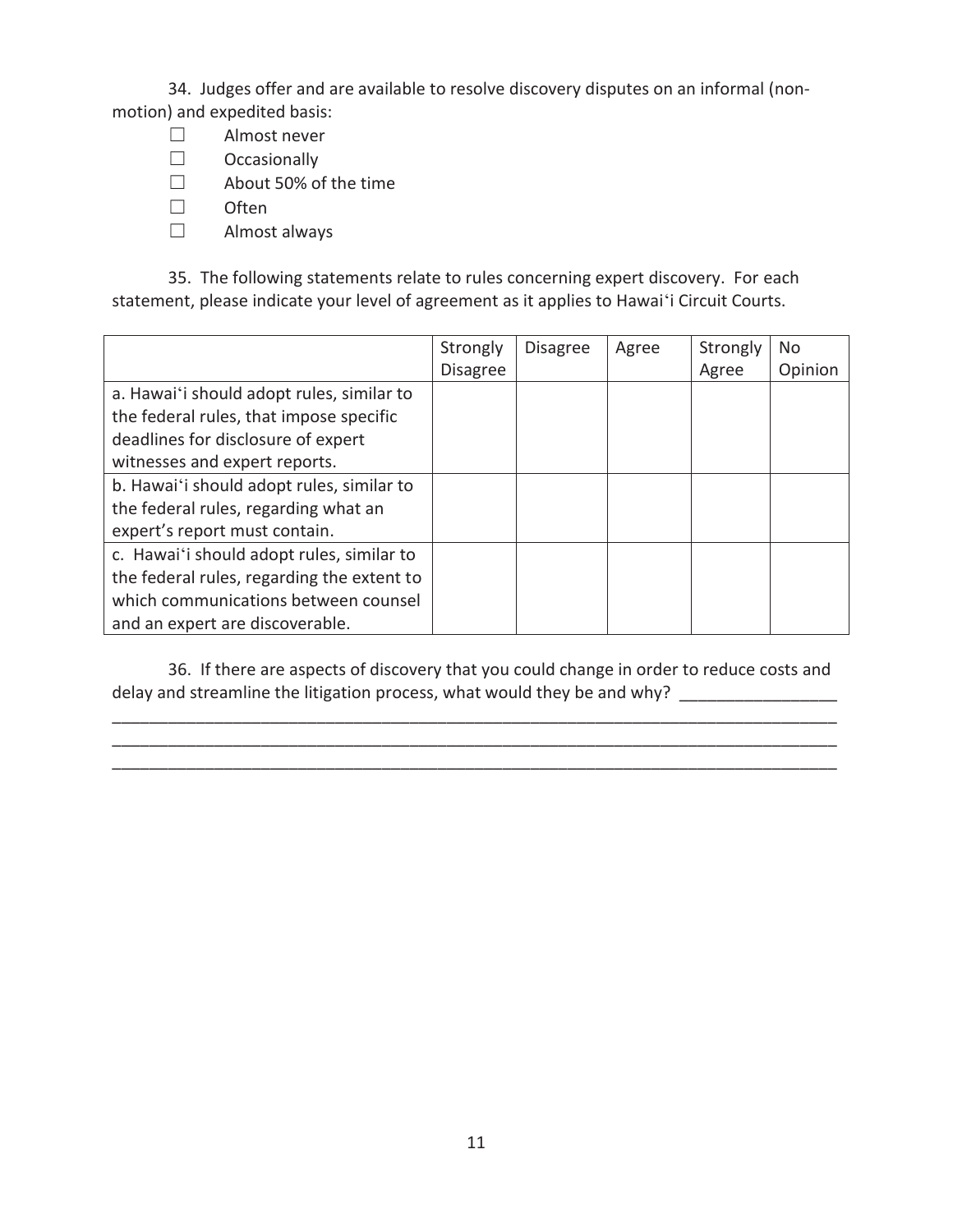#### III. D. EXPEDITED TRIALS AND OTHER INNOVATIONS

 37. Should the Hawaiʻi Circuit Courts adopt an expedited trial program or pilot project to provide for expedited jury or bench trials for certain types of cases?

- $\square$  Yes
- $\Box$  No

□ Don't know

 38. If your answer to the preceding Question 37 was "Yes," do you have any suggestions or recommendations regarding what types of cases should be included in the expedited trial program and what procedures should apply to trials within the program.

 39. Do you have any suggestions or recommendations on how the Hawaiʻi Circuit Courts can use technology to make the litigation process more user friendly and transparent for pro se litigants and to help reduce costs and delay? \_\_\_\_\_\_\_\_\_\_\_\_\_\_\_\_\_\_\_\_\_\_\_\_\_\_\_\_\_\_\_\_\_\_\_

\_\_\_\_\_\_\_\_\_\_\_\_\_\_\_\_\_\_\_\_\_\_\_\_\_\_\_\_\_\_\_\_\_\_\_\_\_\_\_\_\_\_\_\_\_\_\_\_\_\_\_\_\_\_\_\_\_\_\_\_\_\_\_\_\_\_\_\_\_\_\_\_\_\_\_\_\_\_ \_\_\_\_\_\_\_\_\_\_\_\_\_\_\_\_\_\_\_\_\_\_\_\_\_\_\_\_\_\_\_\_\_\_\_\_\_\_\_\_\_\_\_\_\_\_\_\_\_\_\_\_\_\_\_\_\_\_\_\_\_\_\_\_\_\_\_\_\_\_\_\_\_\_\_\_\_\_ \_\_\_\_\_\_\_\_\_\_\_\_\_\_\_\_\_\_\_\_\_\_\_\_\_\_\_\_\_\_\_\_\_\_\_\_\_\_\_\_\_\_\_\_\_\_\_\_\_\_\_\_\_\_\_\_\_\_\_\_\_\_\_\_\_\_\_\_\_\_\_\_\_\_\_\_\_\_

\_\_\_\_\_\_\_\_\_\_\_\_\_\_\_\_\_\_\_\_\_\_\_\_\_\_\_\_\_\_\_\_\_\_\_\_\_\_\_\_\_\_\_\_\_\_\_\_\_\_\_\_\_\_\_\_\_\_\_\_\_\_\_\_\_\_\_\_\_\_\_\_\_\_\_\_\_\_ \_\_\_\_\_\_\_\_\_\_\_\_\_\_\_\_\_\_\_\_\_\_\_\_\_\_\_\_\_\_\_\_\_\_\_\_\_\_\_\_\_\_\_\_\_\_\_\_\_\_\_\_\_\_\_\_\_\_\_\_\_\_\_\_\_\_\_\_\_\_\_\_\_\_\_\_\_\_ \_\_\_\_\_\_\_\_\_\_\_\_\_\_\_\_\_\_\_\_\_\_\_\_\_\_\_\_\_\_\_\_\_\_\_\_\_\_\_\_\_\_\_\_\_\_\_\_\_\_\_\_\_\_\_\_\_\_\_\_\_\_\_\_\_\_\_\_\_\_\_\_\_\_\_\_\_\_

IV. CONCLUSION

40. If you could change one rule or procedure in the Hawaiʻi Circuit Courts to reduce costs and delay and secure a more streamlined court process for litigants, what would it be and why.  $\underline{\hspace{1cm}}$ 

\_\_\_\_\_\_\_\_\_\_\_\_\_\_\_\_\_\_\_\_\_\_\_\_\_\_\_\_\_\_\_\_\_\_\_\_\_\_\_\_\_\_\_\_\_\_\_\_\_\_\_\_\_\_\_\_\_\_\_\_\_\_\_\_\_\_\_\_\_\_\_\_\_\_\_\_\_\_ \_\_\_\_\_\_\_\_\_\_\_\_\_\_\_\_\_\_\_\_\_\_\_\_\_\_\_\_\_\_\_\_\_\_\_\_\_\_\_\_\_\_\_\_\_\_\_\_\_\_\_\_\_\_\_\_\_\_\_\_\_\_\_\_\_\_\_\_\_\_\_\_\_\_\_\_\_\_ \_\_\_\_\_\_\_\_\_\_\_\_\_\_\_\_\_\_\_\_\_\_\_\_\_\_\_\_\_\_\_\_\_\_\_\_\_\_\_\_\_\_\_\_\_\_\_\_\_\_\_\_\_\_\_\_\_\_\_\_\_\_\_\_\_\_\_\_\_\_\_\_\_\_\_\_\_\_

41. Please include any recommendation, information, clarification, or comment you would like to add. \_\_\_\_\_\_\_\_\_\_\_\_\_\_\_\_\_\_\_\_\_\_\_\_\_\_\_\_\_\_\_\_\_\_\_\_\_\_\_\_\_\_\_\_\_\_\_\_\_\_\_\_\_\_\_\_\_\_\_\_\_\_

\_\_\_\_\_\_\_\_\_\_\_\_\_\_\_\_\_\_\_\_\_\_\_\_\_\_\_\_\_\_\_\_\_\_\_\_\_\_\_\_\_\_\_\_\_\_\_\_\_\_\_\_\_\_\_\_\_\_\_\_\_\_\_\_\_\_\_\_\_\_\_\_\_\_\_\_\_\_ \_\_\_\_\_\_\_\_\_\_\_\_\_\_\_\_\_\_\_\_\_\_\_\_\_\_\_\_\_\_\_\_\_\_\_\_\_\_\_\_\_\_\_\_\_\_\_\_\_\_\_\_\_\_\_\_\_\_\_\_\_\_\_\_\_\_\_\_\_\_\_\_\_\_\_\_\_\_ \_\_\_\_\_\_\_\_\_\_\_\_\_\_\_\_\_\_\_\_\_\_\_\_\_\_\_\_\_\_\_\_\_\_\_\_\_\_\_\_\_\_\_\_\_\_\_\_\_\_\_\_\_\_\_\_\_\_\_\_\_\_\_\_\_\_\_\_\_\_\_\_\_\_\_\_\_\_ \_\_\_\_\_\_\_\_\_\_\_\_\_\_\_\_\_\_\_\_\_\_\_\_\_\_\_\_\_\_\_\_\_\_\_\_\_\_\_\_\_\_\_\_\_\_\_\_\_\_\_\_\_\_\_\_\_\_\_\_\_\_\_\_\_\_\_\_\_\_\_\_\_\_\_\_\_\_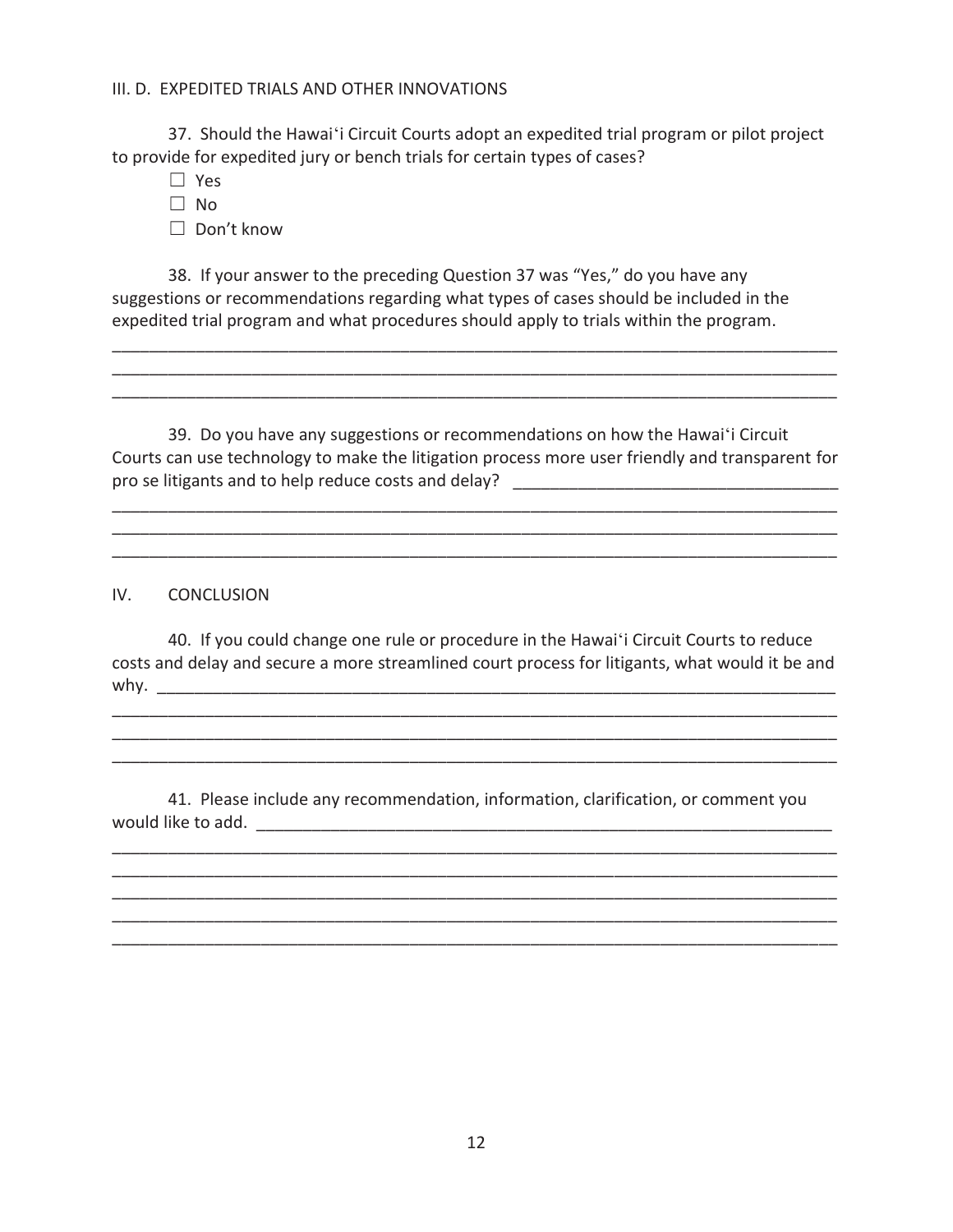# Appendix 5b

 $\mathcal{C}^{\mathcal{C}}_{\mathcal{C}}$ 

the contract of the contract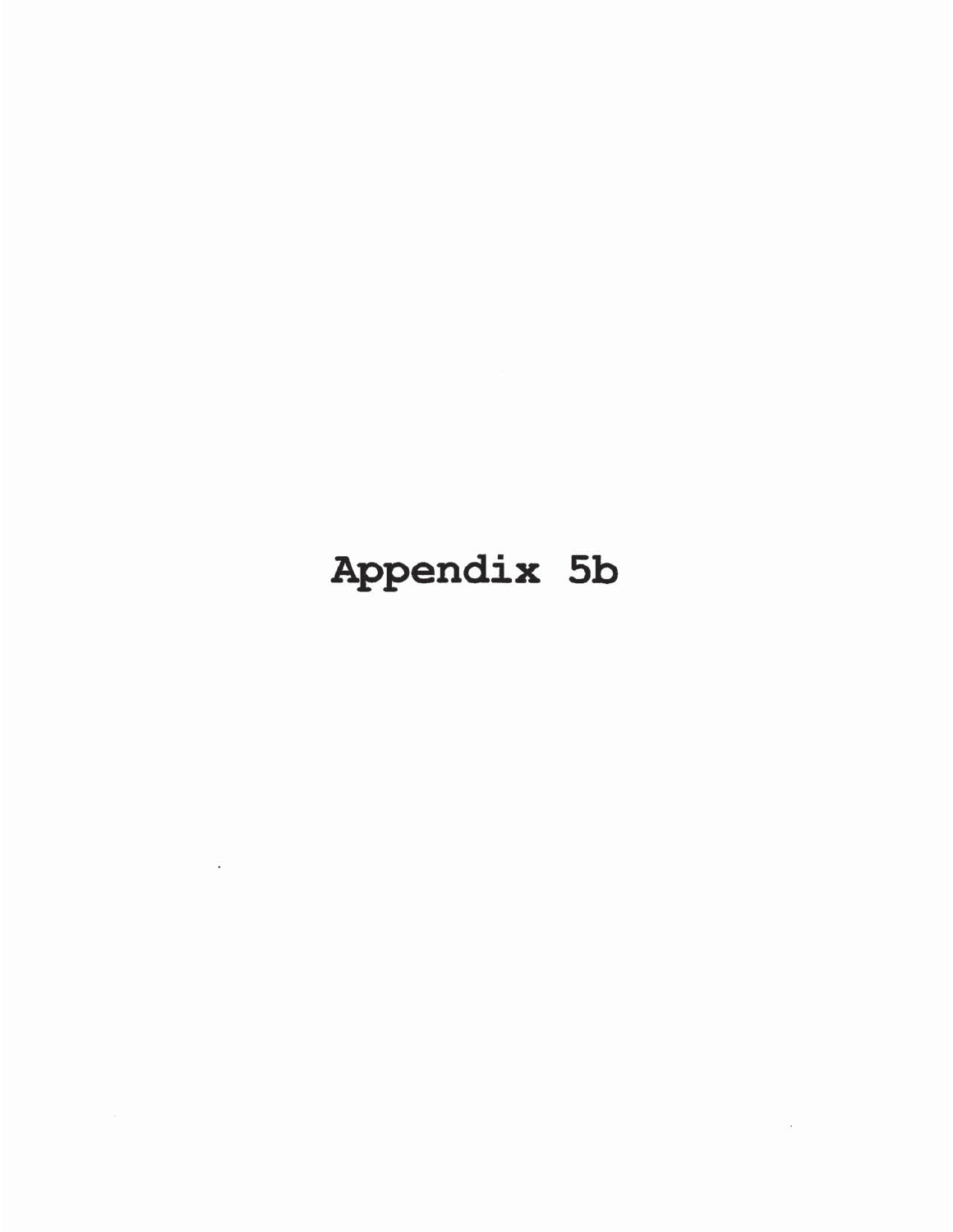Chief Justice Mark E. Recktenwald established the Civil Justice Improvements Task Force to develop recommendations on ways to reduce costs and delay and streamline the litigation process in Hawaii's Circuit Courts. The purpose of this survey is to obtain input from members of the Hawai'i State Bar Association to assist the Task Force in formulating its recommendations. Your cooperation in completing the survey is greatly appreciated. The Task Force plans to distribute the survey through various means, so please submit only one response to the survey and disregard any duplicate survey requests.

The survey should take approximately 20 to 25 minutes to complete. Your responses to survey questions will be submitted once you click "Next" in the survey, but your responses may be revised at any time until you click "Done" at the end of the survey. Your progress in completing the survey will be saved, and you may exit the survey and then later return to the survey by clicking on the survey link.

You may email any additional thoughts, comments, or suggestions regarding civil justice improvements to the Task Force at CJI.Jud@courts.hawaii.gov.

#### Hawaii Civil Justice Improvement Task Force Survey

#### **L ATTORNEY BACKGROUND**

- \* Are you an attorney or judge with past or present CIVIL LITIGATION experience in the Circuit Courts of Hawai'i? For this survey, civil litigation does not include domestic relations or family law.
	- Yes
	- No

Hawaii Civil Justice Improvement Task Force Survey

#### **L ATTORNEY BACKGROUND**

\* Number of years of experience in civil litigation, including years serving as a judge: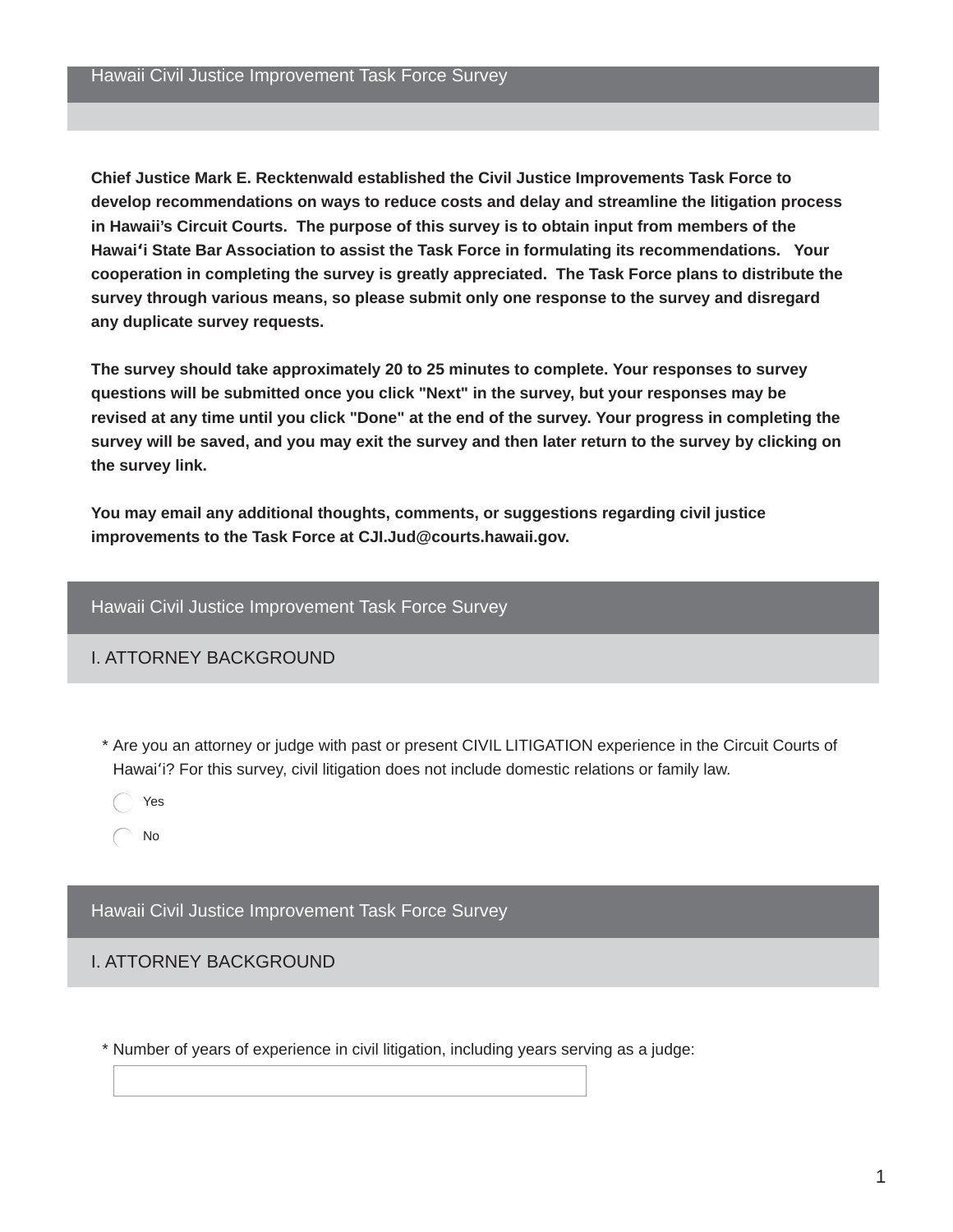|  |  | * Which of the following best describes your experience in civil litigation? |  |  |  |
|--|--|------------------------------------------------------------------------------|--|--|--|
|  |  |                                                                              |  |  |  |

- My current practice involves civil litigation.
- My current practice does not involve civil litigation, but I have past experience in civil litigation.
- \* Please identify the judicial circuit in which you have primarily conducted your civil litigation practice.
- **First Circuit** Second Circuit Third Circuit Fifth Circuit \* Estimated number of Hawai'i Circuit Court civil cases in which you have been an attorney of record (entered an appearance) or a judge within the last ten years: None 51 to 100 **Over 100**  $\bigcirc$  1 to 10
	- $\bigcirc$  11 to 50
- \* Estimated number of your Hawai'i Circuit Court civil cases that have gone to trial in the last ten years (Judges, please include cases over which you have presided at trial):

| $\bigcirc$ None    | $\bigcirc$ 11 to 20 |
|--------------------|---------------------|
| $\bigcirc$ 1 to 5  | $\bigcirc$ Over 20  |
| $\bigcirc$ 6 to 10 |                     |

\* Identify the types of civil cases with which you have the most experience in Hawai'i Circuit Court. Select up to three areas but do not include areas of minimal involvement:

| Contract                   | Other Non-Vehicle Tort                     |
|----------------------------|--------------------------------------------|
| Motor Vehicle Tort         | Condemnation                               |
| <b>Assault and Battery</b> | Environment                                |
| <b>Construction Defect</b> | Foreclosure -- Mortgage /Agreement of Sale |
| <b>Medical Malpractice</b> | Agency Appeal                              |
| Legal Malpractice          | Declaratory Judgment                       |
| <b>Product Liability</b>   |                                            |
| Other (please specify)     |                                            |
|                            |                                            |
|                            |                                            |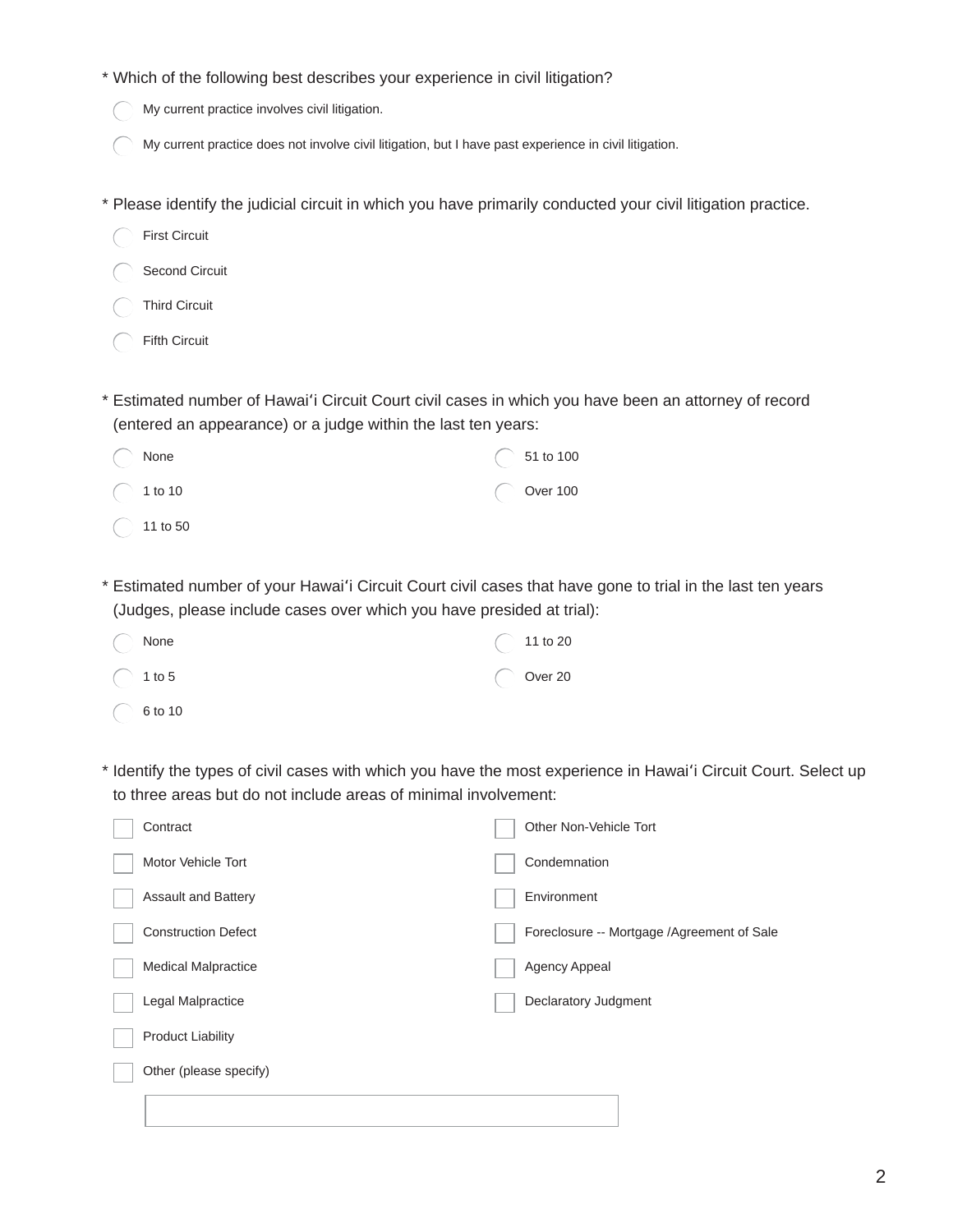- \* Which of the following best describes your civil litigation role over the course of your career? If applicable, you may check "neutral decision maker" in addition to any other box.
	- Represent plaintiffs in all or nearly all cases
	- Represent defendants in all or nearly all cases
	- Represent plaintiffs and defendants, but plaintiffs more frequently
- Represent plaintiffs and defendants, but defendants more frequently
- Represent plaintiffs and defendants equally
- Neutral decision-maker

#### Hawaii Civil Justice Improvement Task Force Survey

#### **I. ATTORNEY BACKGROUND**

| * Your current position is best described as: |                            |
|-----------------------------------------------|----------------------------|
| Law firm lawyer or solo practitioner          | Judge                      |
| In-house counsel                              | Retired or inactive lawyer |
| Government lawyer                             |                            |
| Other (please specify)                        |                            |
|                                               |                            |
|                                               |                            |

Hawaii Civil Justice Improvement Task Force Survey

#### **I. ATTORNEY BACKGROUND**

Current number of full- and part-time attorneys who work in your firm.

| $\bigcirc$ 1 to 5   | $\bigcirc$ 21 to 50 |
|---------------------|---------------------|
| $\bigcirc$ 6 to 10  | $\bigcirc$ Over 50  |
| $\bigcirc$ 11 to 20 |                     |

Will your firm refuse to file or defend a case based on the amount in controversy?

|               | $\bigcirc$ Yes         |
|---------------|------------------------|
| $\bigcirc$ No |                        |
|               | $\bigcap$ I don't know |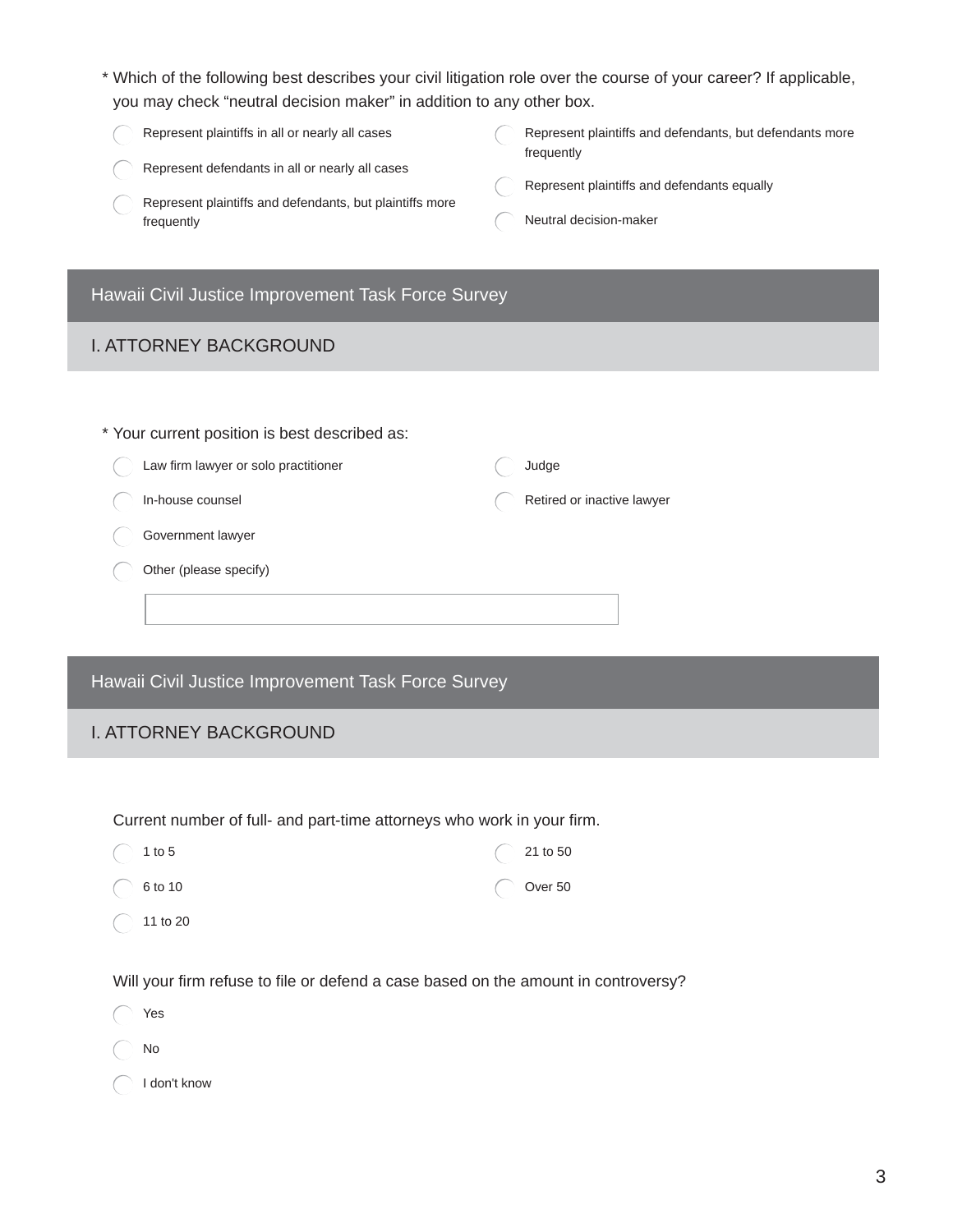Hawaii Civil Justice Improvement Task Force Survey

#### **I. ATTORNEY BACKGROUND**

As a general matter, your firm will not file or defend a case unless the amount in controversy exceeds (in  $$):$ 

Hawaii Civil Justice Improvement Task Force Survey

#### **I. ATTORNEY BACKGROUND**

What was your last year of practice?

Hawaii Civil Justice Improvement Task Force Survey

#### **I. ATTORNEY BACKGROUND**

\* Do you have civil litigation experience in federal court in the District of Hawai'i?

Yes

 $\bigcap$  No

Hawaii Civil Justice Improvement Task Force Survey

#### **I. ATTORNEY BACKGROUND**

- \* How would you describe the frequency of your appearance in federal court in the District of Hawai'i?
	- Rarely appear
	- Occasionally appear
	- Frequently appear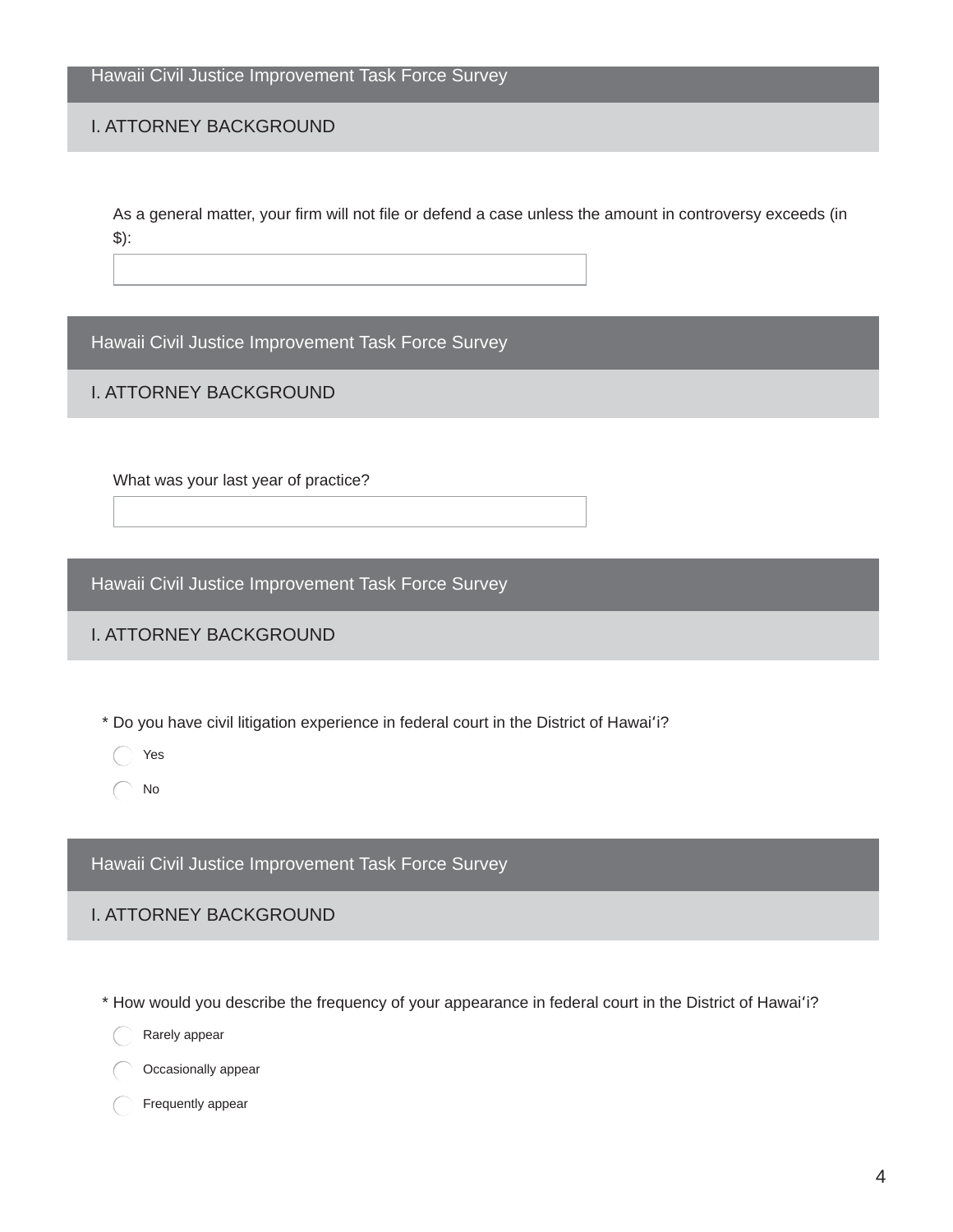- \* Between the Hawai'i Circuit Courts and the U.S. District Court for the District of Hawai'i:
	- I prefer litigating in Hawai'i Circuit Courts.
	- I prefer litigating in U.S. District Court for the District of Hawai'i
	- No preference

Hawaii Civil Justice Improvement Task Force Survey

#### **I. ATTORNEY BACKGROUND**

Why do you prefer litigating in Hawai'i Circuit Courts?

Hawaii Civil Justice Improvement Task Force Survey

**I. ATTORNEY BACKGROUND** 

Why do you prefer litigating in U.S. District Court for the District of Hawai'i?

Hawaii Civil Justice Improvement Task Force Survey

**I. ATTORNEY BACKGROUND** 

Why do you have no preference between litigating in the Hawai'i Circuit Courts and the U.S. District Court for the District of Hawai'i?

Hawaii Civil Justice Improvement Task Force Survey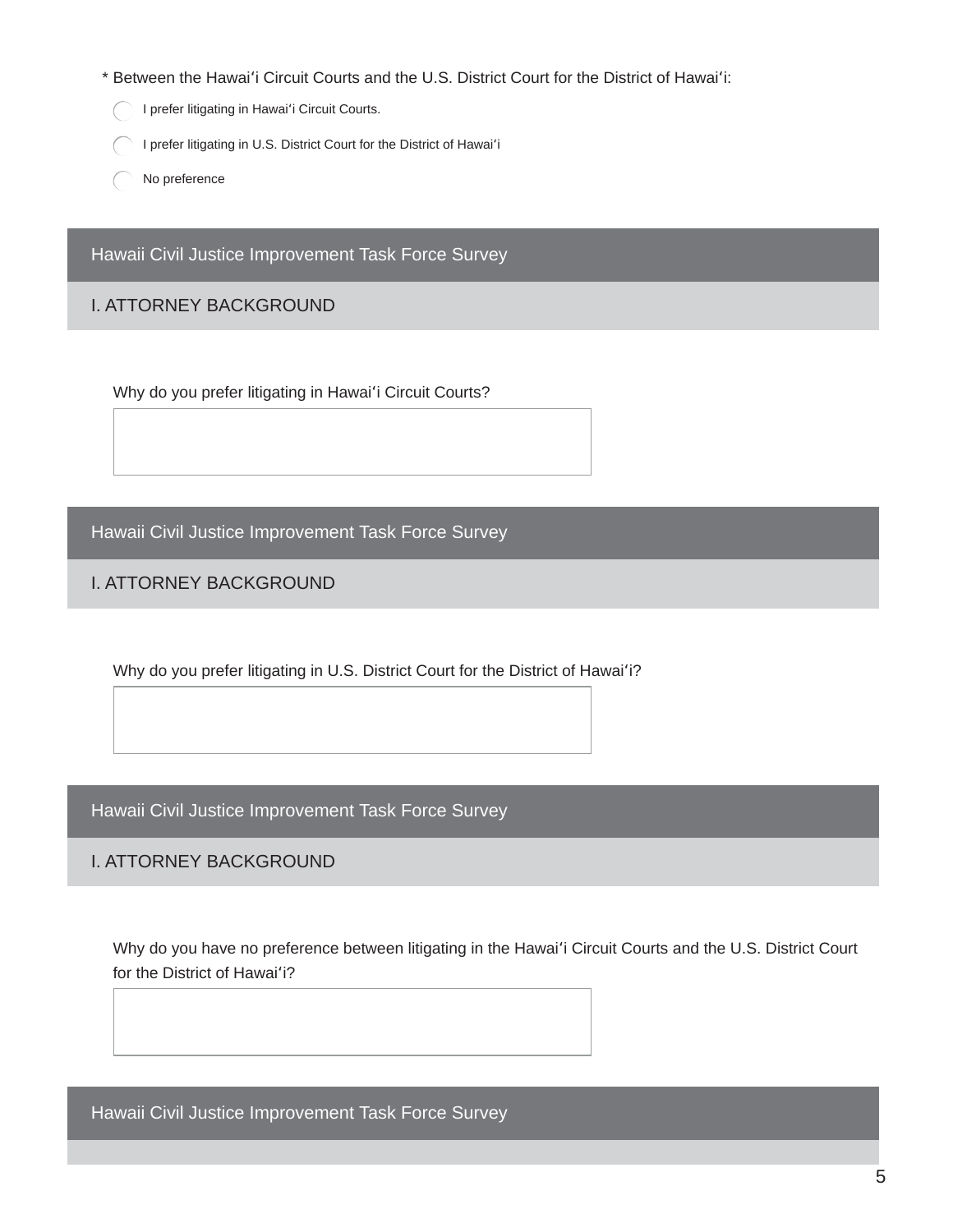Please indicate your level of agreement with each statement as it relates specifically to Hawai'i Circuit Courts.

|                                                                                                                                                                                  | <b>Strongly Disagree</b> | <b>Disagree</b> | Agree | <b>Strongly Agree</b> | No Opinion |
|----------------------------------------------------------------------------------------------------------------------------------------------------------------------------------|--------------------------|-----------------|-------|-----------------------|------------|
| The civil justice system<br>provides for the just,<br>speedy, and inexpensive<br>determination of civil<br>actions.                                                              |                          |                 |       |                       |            |
| The civil justice system<br>is reasonably efficient<br>and fundamental<br>changes to reduce costs<br>and delay and<br>streamline the litigation<br>process are not<br>necessary. |                          |                 |       |                       |            |
| Fundamental changes<br>need to be made to the<br>civil justice system to<br>reduce costs and delay<br>and to streamline the<br>litigation process.                               |                          |                 |       |                       |            |
| The civil justice system<br>takes too long.                                                                                                                                      |                          |                 |       |                       |            |
| The civil justice system<br>is too expensive.                                                                                                                                    |                          |                 |       |                       |            |
| The civil justice system<br>is too complex.                                                                                                                                      |                          |                 |       |                       |            |
| Cases are resolved<br>based on considerations<br>unrelated to the merits<br>of the parties' claims or<br>defenses.                                                               |                          |                 |       |                       |            |
| Opposing counsel are<br>generally uncooperative.                                                                                                                                 |                          |                 |       |                       |            |

In your experience, how often are litigation costs proportional to the value of the case in Hawai'i Circuit Courts?

| Almost never            | Often         |
|-------------------------|---------------|
| $\bigcirc$ Occasionally | Almost always |

| About 50% of the time |  |  |
|-----------------------|--|--|
|                       |  |  |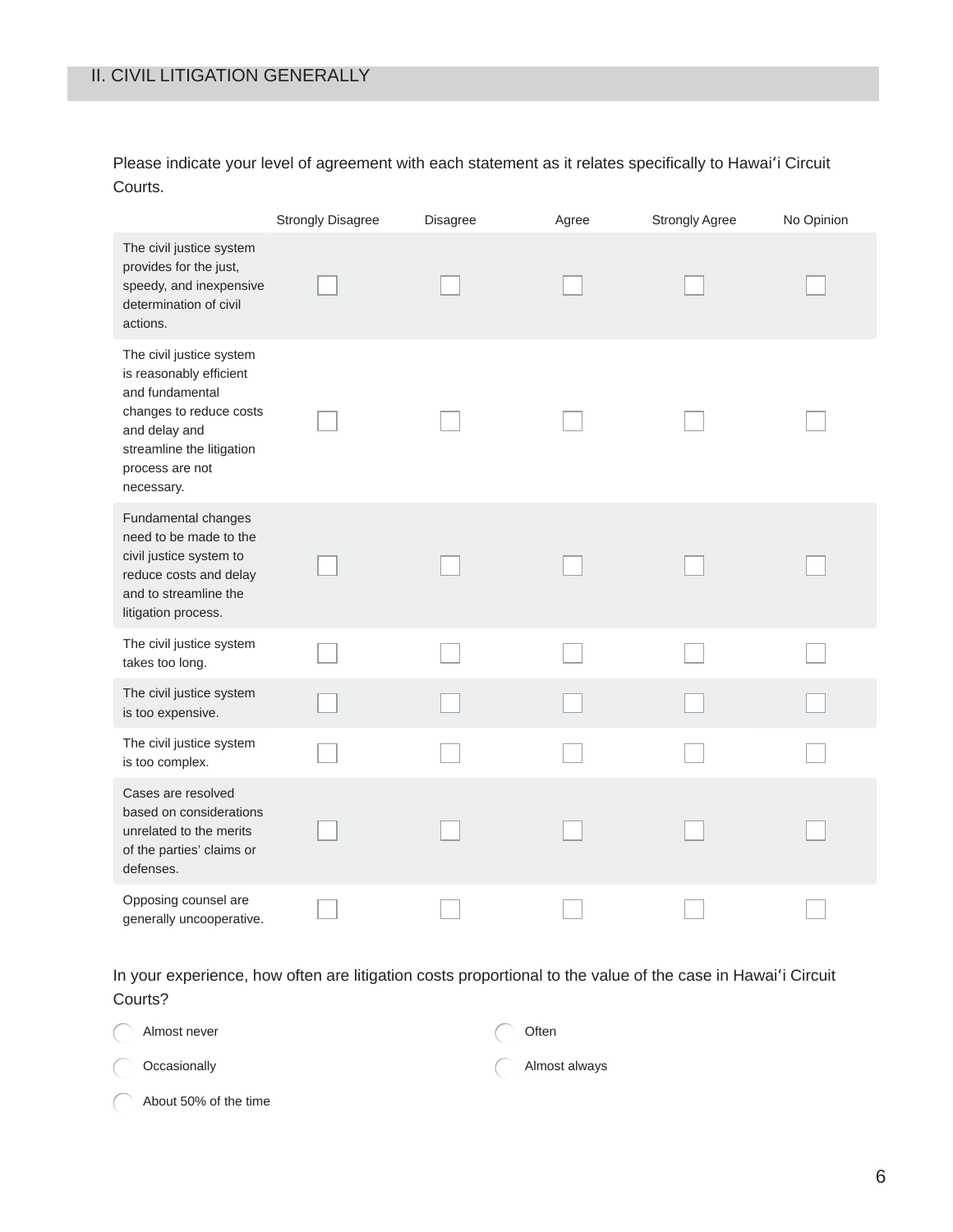The primary cause of delay in the litigation process in Hawai'i Circuit Courts is:

| Lack of a trial setting conference at the outset of the case | Attorney requests for extensions of time and continuances             |
|--------------------------------------------------------------|-----------------------------------------------------------------------|
| Delayed rulings on pending motions                           | The time spent on discovery                                           |
| Court continuances of scheduled events                       | Lack of attorney collaboration on discovery issues and<br>proceedings |
| Other (please specify)                                       |                                                                       |
|                                                              |                                                                       |
|                                                              |                                                                       |

How often does the cost of litigation force cases to settle that should not settle based on the merits?

| Almost never          | Often         |
|-----------------------|---------------|
| ( ) Occasionally      | Almost always |
| About 50% of the time |               |

How often does the length of time it takes to get a case to trial force cases to settle that should not settle based on the merits?

| Almost never            | Often         |
|-------------------------|---------------|
| $\bigcirc$ Occasionally | Almost always |
| About 50% of the time   |               |

#### How often is each of the following a significant factor in the decision to settle a case?

|                                  | About 50% of the |              |      |       |               |
|----------------------------------|------------------|--------------|------|-------|---------------|
|                                  | Almost never     | Occasionally | time | Often | Almost always |
| Expert witness costs             |                  |              |      |       |               |
| Deposition costs                 |                  |              |      |       |               |
| Document production<br>costs     |                  |              |      |       |               |
| E-discovery costs                |                  |              |      |       |               |
| <b>Trial costs</b>               |                  |              |      |       |               |
| Legal research costs             |                  |              |      |       |               |
| Motions practice costs           |                  |              |      |       |               |
| Attorney fees                    |                  |              |      |       |               |
| Time it takes to get to<br>trial |                  |              |      |       |               |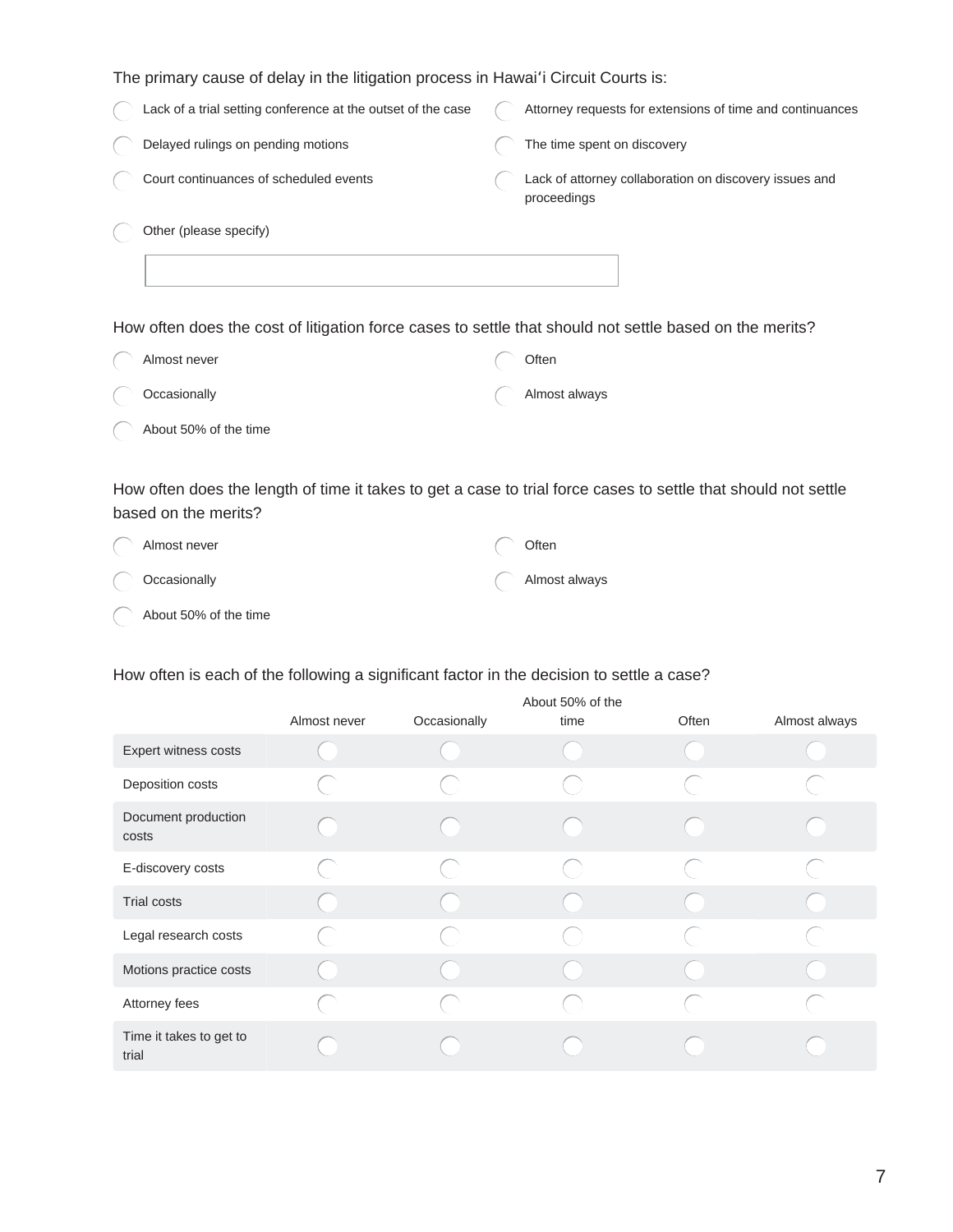Please indicate how often the following occur in your experience as it relates to Hawai'i Circuit Courts.

|                                                                                                                             | <b>Almost Never</b> | Occasionally | About 50% of the<br>time | Often | Almost Always |
|-----------------------------------------------------------------------------------------------------------------------------|---------------------|--------------|--------------------------|-------|---------------|
| Litigants engage in<br>misconduct and rule<br>violations that serve to<br>increase the costs of<br>and/or delay litigation. |                     |              |                          |       |               |
| Litigants request<br>sanctions for such<br>misconduct and rule<br>violations.                                               |                     |              |                          |       |               |
| Courts impose sanctions<br>for such misconduct and<br>rule violations                                                       |                     |              |                          |       |               |

# Hawaii Civil Justice Improvement Task Force Survey

# III. A. CASE TRIAGE/TIERING AND OTHER CASE DIFFERENTIATION MEASURES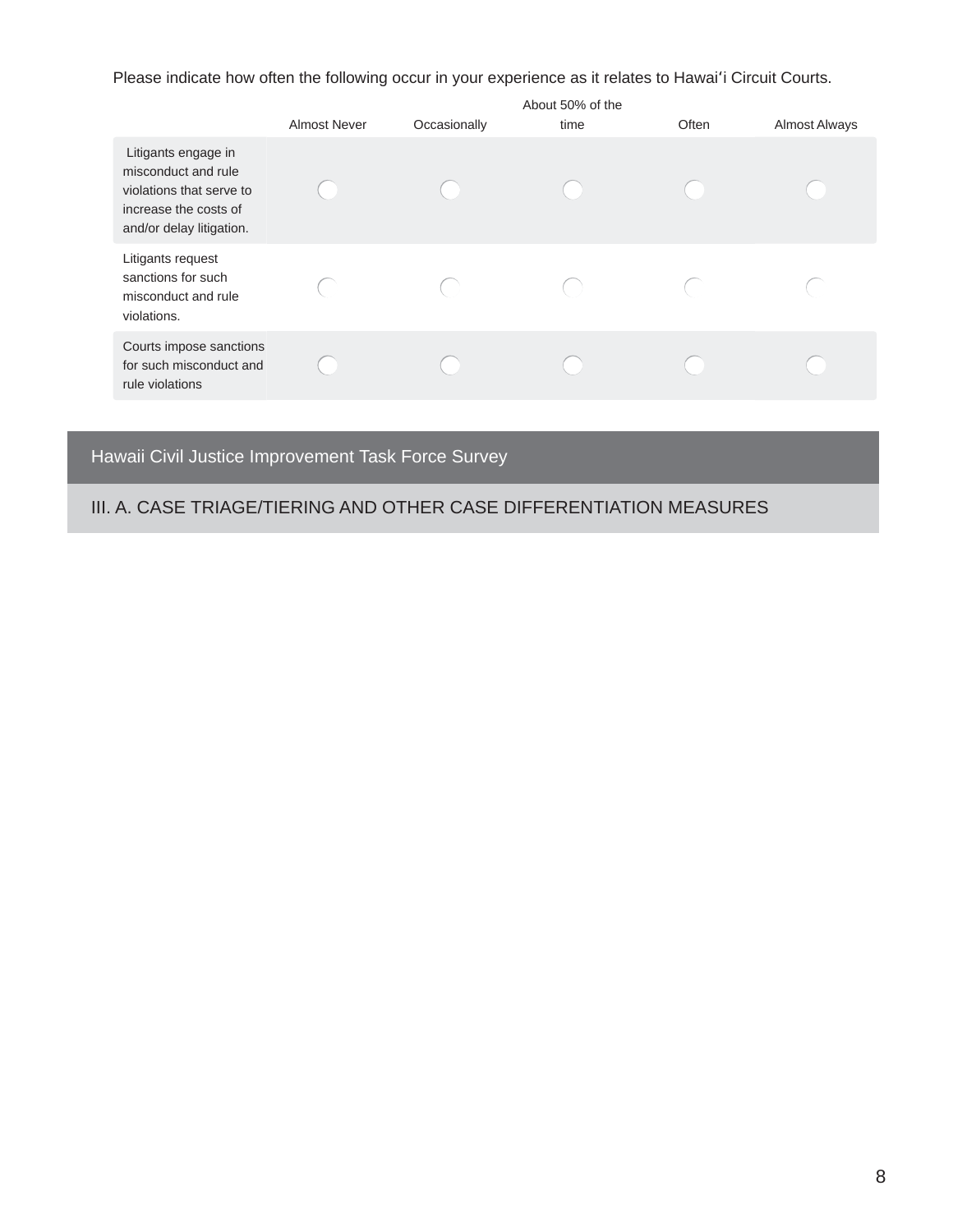For each statement, please indicate your level of agreement as it applies to Hawai'i Circuit Courts.

|                                                                                                                                                                                                                                                                                      | <b>Strongly Disagree</b> | Disagree | Agree | <b>Strongly Agree</b> | No Opinion |
|--------------------------------------------------------------------------------------------------------------------------------------------------------------------------------------------------------------------------------------------------------------------------------------|--------------------------|----------|-------|-----------------------|------------|
| Discovery and judicial<br>involvement should be<br>tailored to the needs of a<br>case, as not every case<br>requires the same<br>amount of discovery and<br>judicial involvement.                                                                                                    |                          |          |       |                       |            |
| Efficiency and costs<br>savings would be<br>enhanced if cases were<br>separated into different<br>pathways based on<br>criteria such as amount<br>in controversy and<br>complexity, with<br>appropriate levels of<br>discovery and judicial<br>resources applied to<br>each pathway. |                          |          |       |                       |            |
| Judicial involvement<br>should happen once the<br>parties have answered<br>the complaint.                                                                                                                                                                                            |                          |          |       |                       |            |
| The Court Annexed<br>Arbitration Program<br>(CAAP) should be<br>modified to make<br>participation in the<br>program voluntary.                                                                                                                                                       |                          |          |       |                       |            |
| Jury trials with a jury of<br>less than twelve but not<br>less than six jurors<br>should be authorized.                                                                                                                                                                              |                          |          |       |                       |            |

# Hawaii Civil Justice Improvement Task Force Survey

#### III. A. CASE TRIAGE/TIERING AND OTHER CASE DIFFERENTIATION MEASURES

\* Please indicate your level of agreement with this statement as it applies to Hawai'i Circuit Courts:

The Court Annexed Arbitration Program (CAAP) should be modified to increase the \$150,000 "probable jury award" ceiling for acceptance into the program.

| <b>Strongly Disagree</b> | <b>Disagree</b> | Aaree | Strongly Agree | No Opinion |
|--------------------------|-----------------|-------|----------------|------------|
|                          |                 |       |                |            |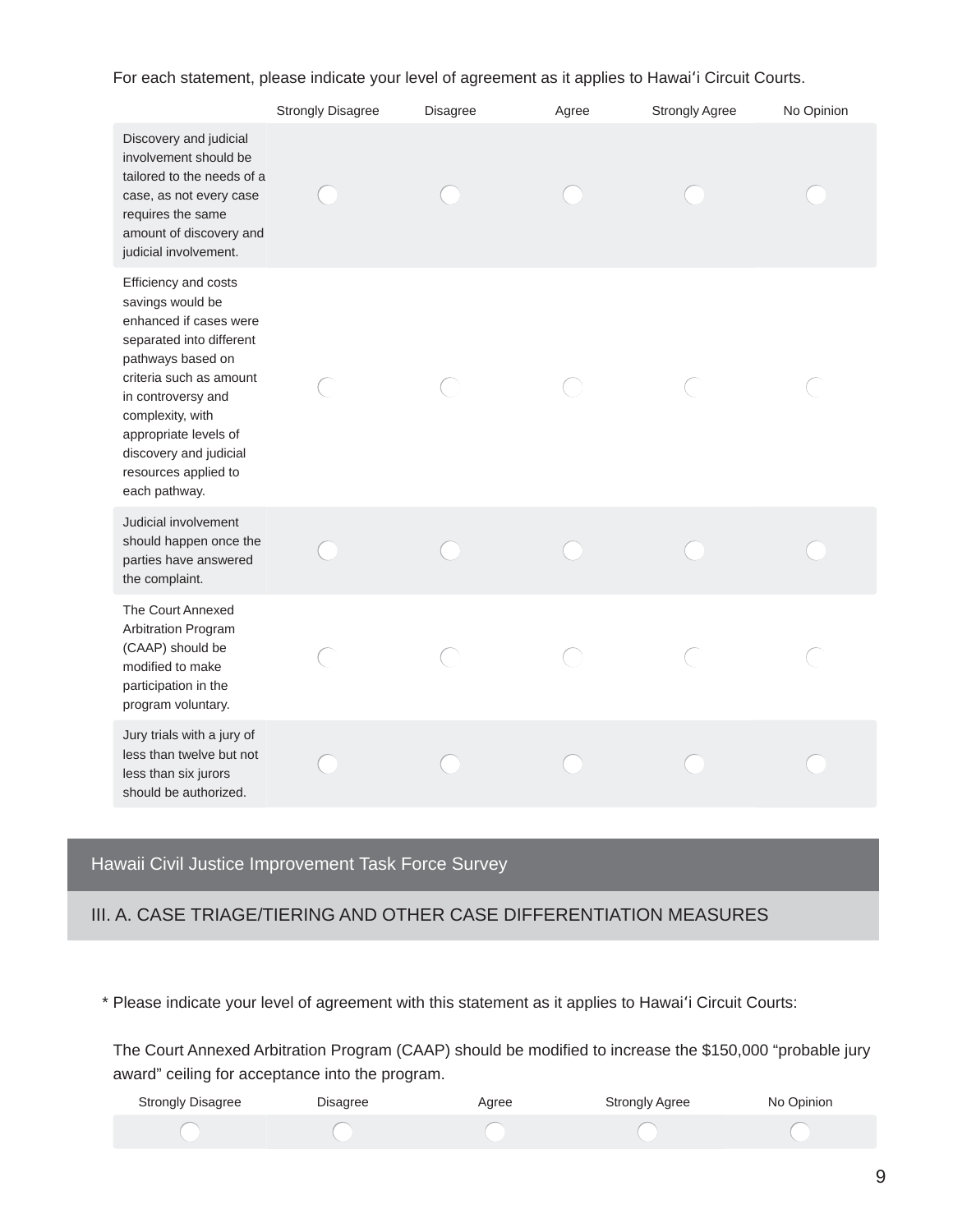| Hawaii Civil Justice Improvement Task Force Survey |  |  |  |
|----------------------------------------------------|--|--|--|
|----------------------------------------------------|--|--|--|

## III. A. CASE TRIAGE/TIERING AND OTHER CASE DIFFERENTIATION MEASURES

To what dollar amount should the ceiling be increased?

Hawaii Civil Justice Improvement Task Force Survey

III. A. CASE TRIAGE/TIERING AND OTHER CASE DIFFERENTIATION MEASURES

\* Please indicate your level of agreement with this statement as it applies to Hawai'i Circuit Courts:

The CAAP should be expanded to apply to cases besides tort cases.

| <b>Strongly Disagree</b> | Disagree | Agree | <b>Strongly Agree</b> | No Opinion |
|--------------------------|----------|-------|-----------------------|------------|
|                          |          |       |                       |            |

Hawaii Civil Justice Improvement Task Force Survey

#### III. A. CASE TRIAGE/TIERING AND OTHER CASE DIFFERENTIATION MEASURES

What other types of cases should be included in the CAAP?

Hawaii Civil Justice Improvement Task Force Survey

III. A. CASE TRIAGE/TIERING AND OTHER CASE DIFFERENTIATION MEASURES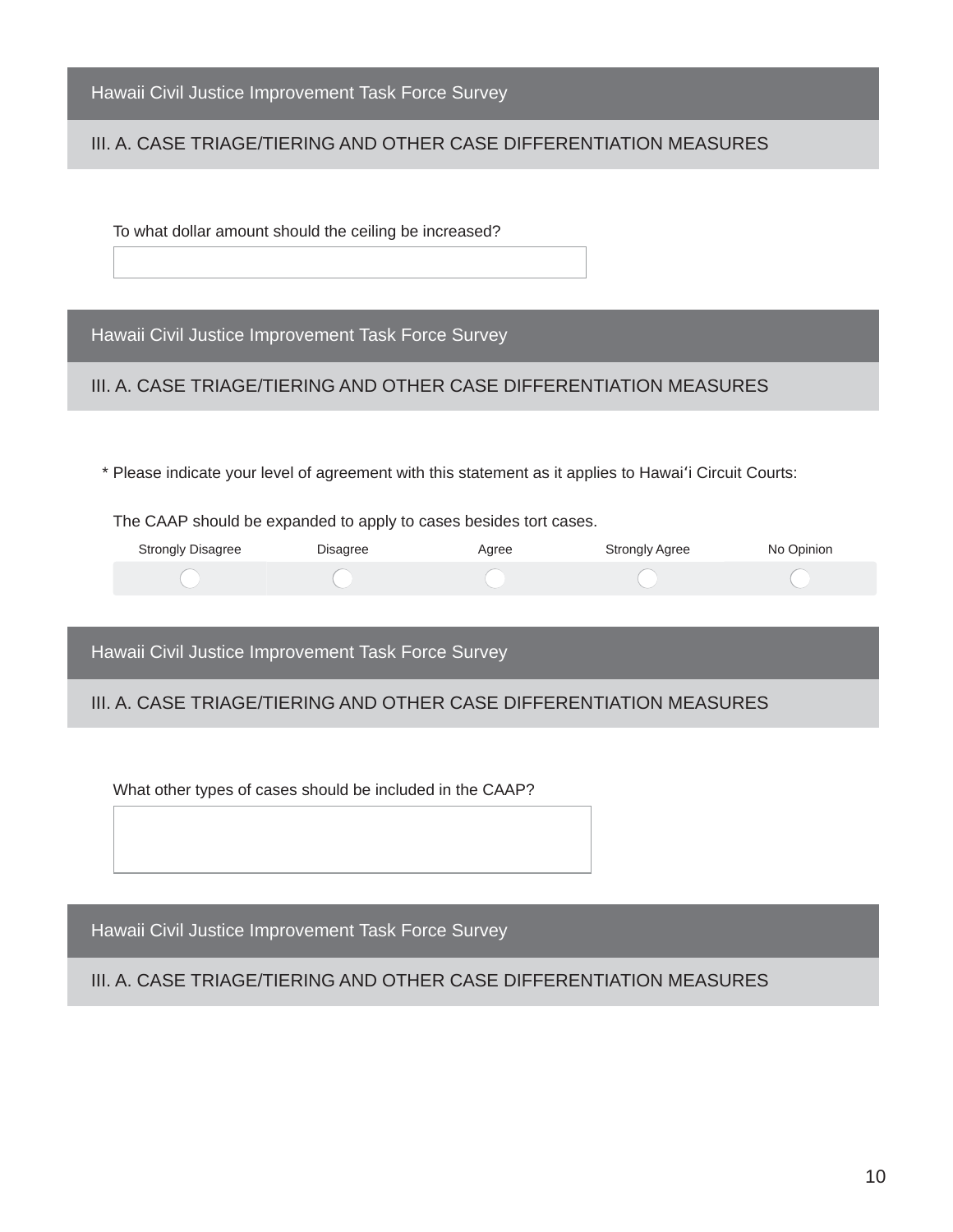\* Please indicate your level of agreement with this statement as it applies to Hawai'i Circuit Courts:

Specialized courts to handle specific types of civil cases or disputes should be created.

| <b>Strongly Disagree</b> | Disagree | Agree | <b>Strongly Agree</b> | No Opinion |
|--------------------------|----------|-------|-----------------------|------------|
|                          |          |       |                       |            |

Hawaii Civil Justice Improvement Task Force Survey

III. A. CASE TRIAGE/TIERING AND OTHER CASE DIFFERENTIATION MEASURES

What types of specialized courts would you recommend?

Hawaii Civil Justice Improvement Task Force Survey

# III. A. CASE TRIAGE/TIERING AND OTHER CASE DIFFERENTIATION MEASURES

\* Please indicate your level of agreement with this statement as it applies to Hawai'i Circuit Courts:

The District Court's \$40,000 jurisdictional limit should be increased so that more cases can be filed in District Court.

| <b>Strongly Disagree</b> | Disagree | Agree | <b>Strongly Agree</b> | No Opinion |
|--------------------------|----------|-------|-----------------------|------------|
|                          |          |       |                       |            |

Hawaii Civil Justice Improvement Task Force Survey

III. A. CASE TRIAGE/TIERING AND OTHER CASE DIFFERENTIATION MEASURES

To what dollar amount should the jurisdictional limit be increased?

Hawaii Civil Justice Improvement Task Force Survey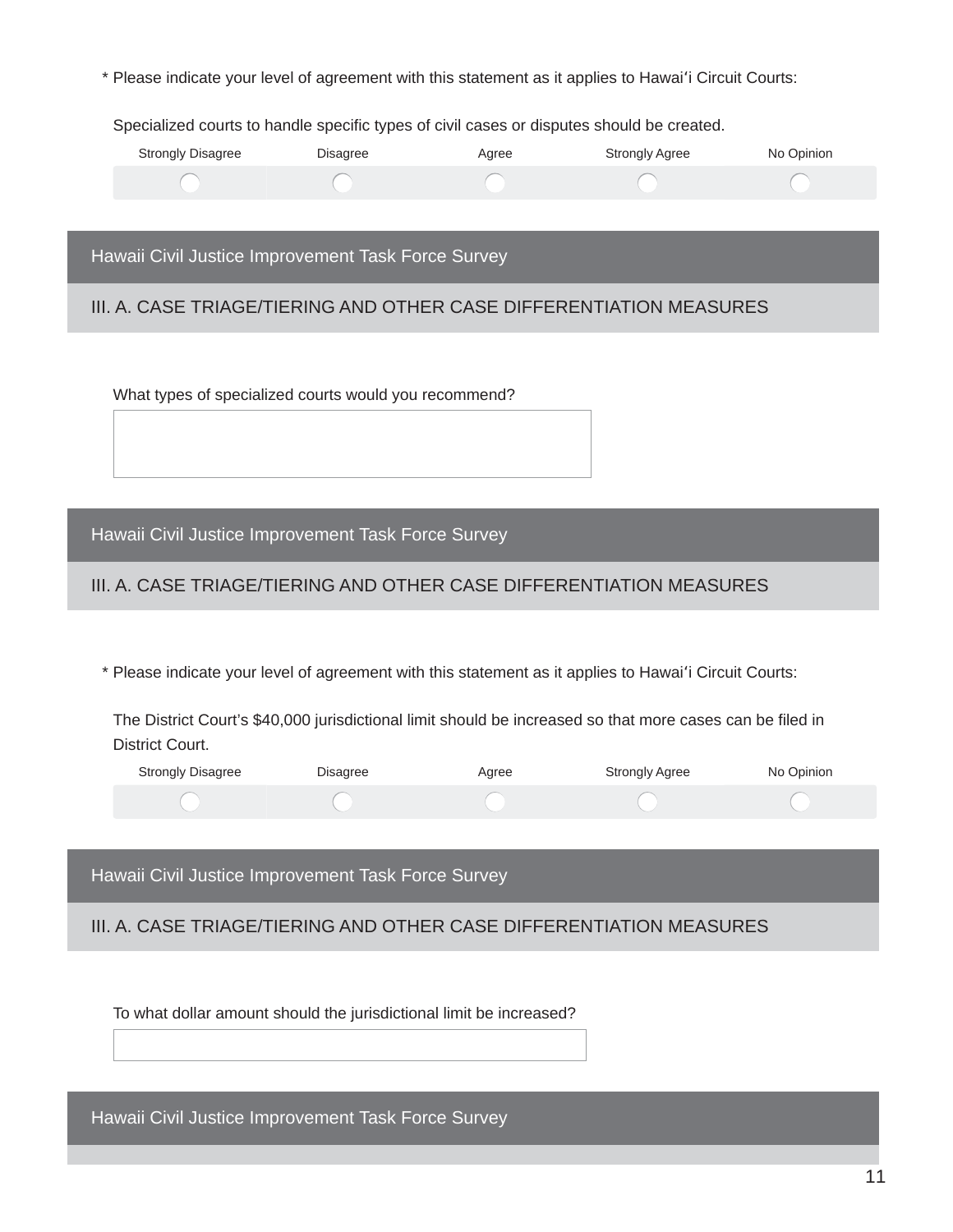# III. A. CASE TRIAGE/TIERING AND OTHER CASE DIFFERENTIATION MEASURES

\* Please indicate your level of agreement with this statement as it applies to Hawai'i Circuit Courts:

The \$5,000 threshold for the right to a jury trial should be increased.

| <b>Strongly Disagree</b> | Disagree | Agree | <b>Strongly Agree</b> | No Opinion |
|--------------------------|----------|-------|-----------------------|------------|
|                          |          |       |                       |            |

Hawaii Civil Justice Improvement Task Force Survey

III. A. CASE TRIAGE/TIERING AND OTHER CASE DIFFERENTIATION MEASURES

To what dollar amount should the jury trial threshold be increased?

Hawaii Civil Justice Improvement Task Force Survey

III. A. CASE TRIAGE/TIERING AND OTHER CASE DIFFERENTIATION MEASURES

Do you have any suggestions or recommendations on how case triage/tiering and other case differentiation measures can be used to reduce costs and delay and streamline the litigation process in Circuit Court?

Hawaii Civil Justice Improvement Task Force Survey

III. B. CASE MANAGEMENT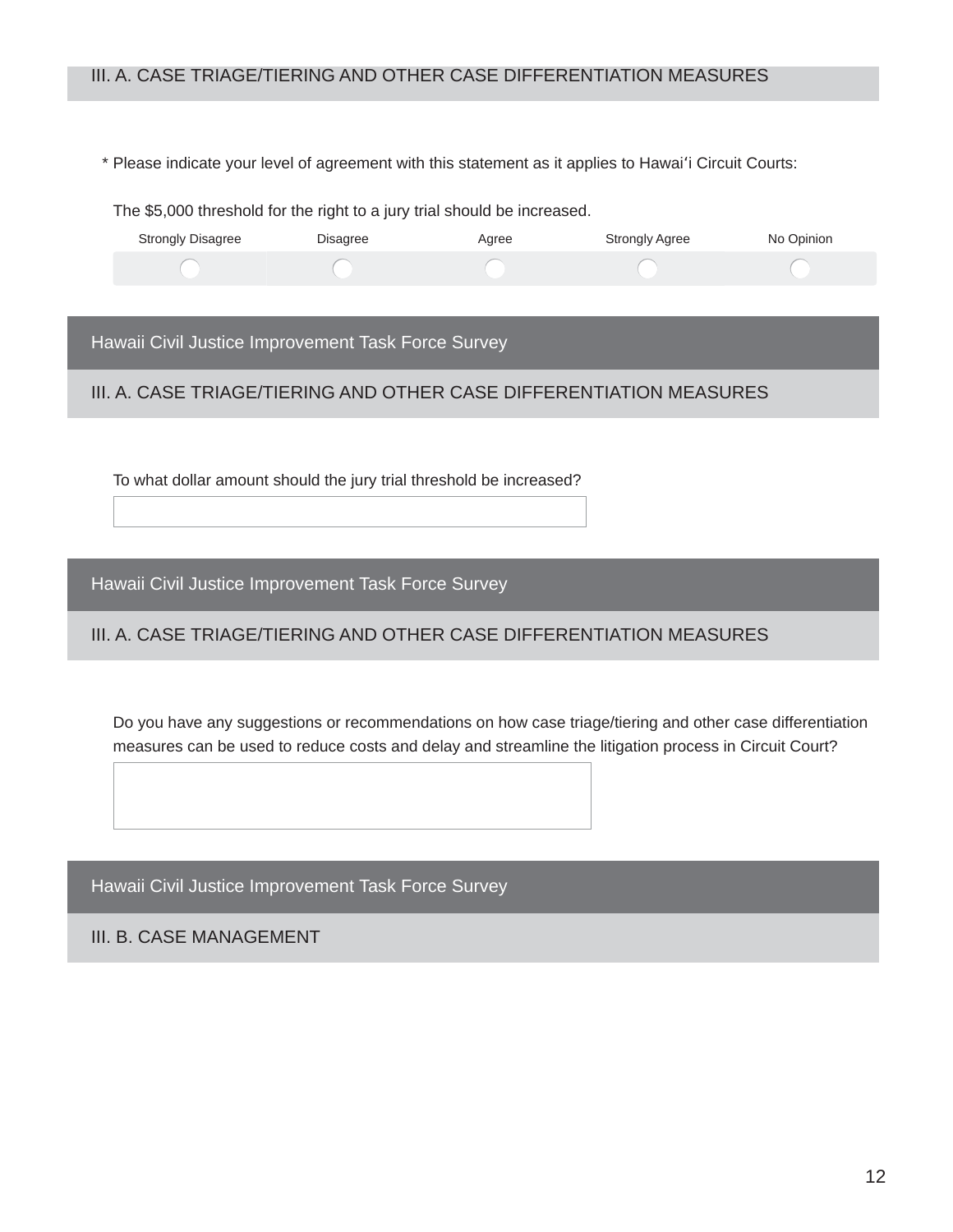Who primarily controls the pace of litigation in Circuit Court?

- The Court The Lawyers
- $\bigcap$  The Litigants
- ◯ Don't know

For each statement, please indicate your level of agreement as it applies to Hawai'i Circuit Courts.

|                                                                                                                                                    | <b>Strongly Disagree</b> | Disagree | Agree | <b>Strongly Agree</b> | No Opinion |
|----------------------------------------------------------------------------------------------------------------------------------------------------|--------------------------|----------|-------|-----------------------|------------|
| The court, rather than<br>the lawyers or the<br>parties, should exercise<br>ultimate responsibility<br>over the management of<br>cases.            |                          |          |       |                       |            |
| Judges should take a<br>more active role in<br>imposing deadlines and<br>managing the progress<br>of a case.                                       |                          |          |       |                       |            |
| Hawai'i should adopt<br>procedures to facilitate<br>early judicial<br>involvement in a case.                                                       |                          |          |       |                       |            |
| Hawai'i should adopt<br>procedures to facilitate<br>the early establishment<br>of the trial date and<br>pretrial deadlines.                        |                          |          |       |                       |            |
| Hawai'i should adopt<br>procedures similar to the<br>scheduling conference<br>provisions of Rule 16 of<br>the Federal Rules of<br>Civil Procedure. |                          |          |       |                       |            |
| Hawai'i should adopt<br>procedures to facilitate<br>the early identification<br>and review of frivolous<br>lawsuits.                               |                          |          |       |                       |            |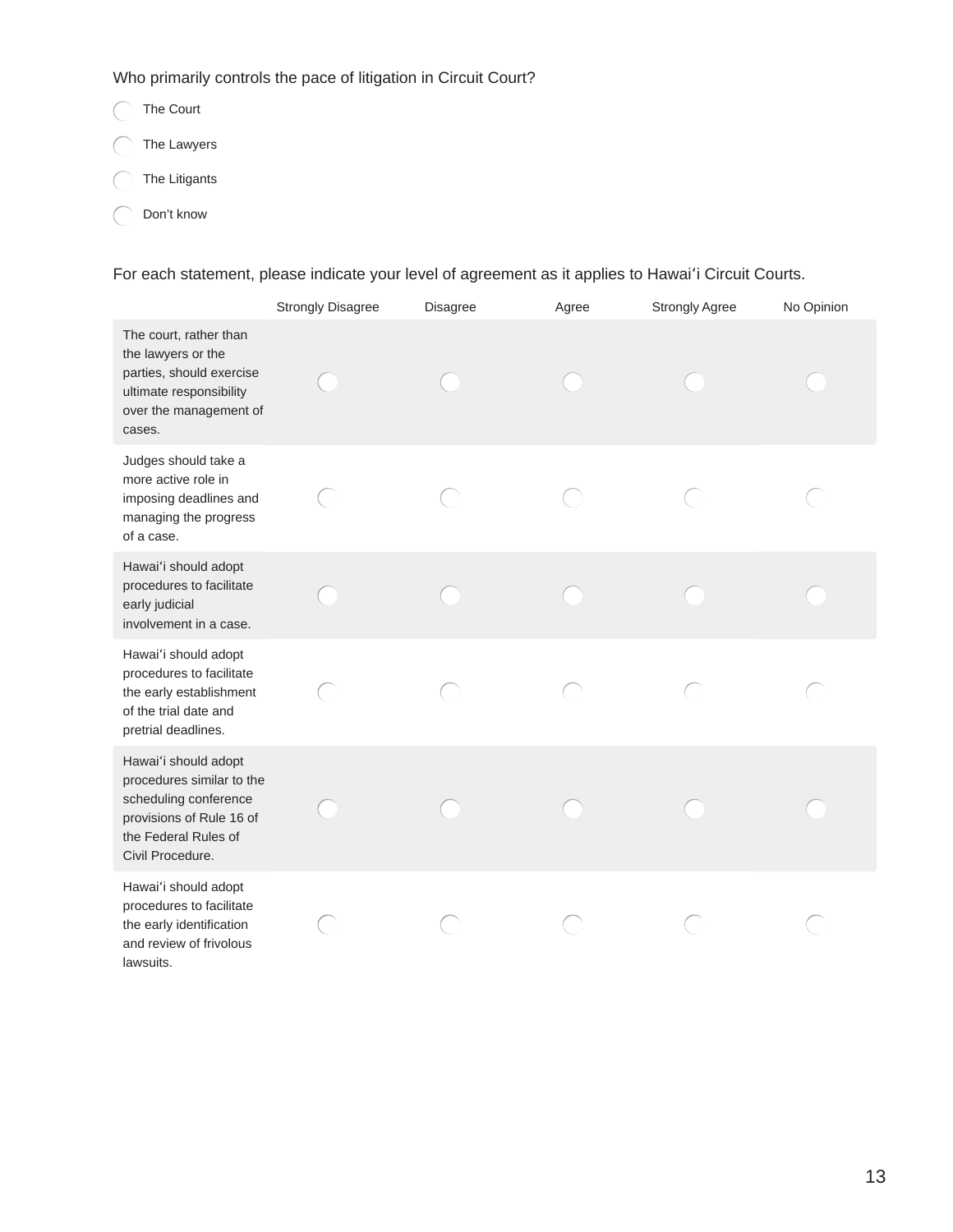The following are statements related to trial dates. For each, please give your opinion as it applies to Hawai'i Circuit Courts.

|                                                                                    | <b>Strongly Disagree</b> | <b>Disagree</b> | Agree | <b>Strongly Agree</b> | No Opinion |
|------------------------------------------------------------------------------------|--------------------------|-----------------|-------|-----------------------|------------|
| Trial dates should be set<br>early in the case.                                    |                          |                 |       |                       |            |
| Trial dates should be set<br>after the parties answer<br>the complaint.            |                          |                 |       |                       |            |
| Trial dates should be set<br>after discovery is<br>completed.                      |                          |                 |       |                       |            |
| Trial dates should be<br>continued or vacated<br>only under rare<br>circumstances. |                          |                 |       |                       |            |
| It is too easy for parties<br>to obtain extensions of<br>trial dates already set.  |                          |                 |       |                       |            |

The following are statements about judicial role in litigation. For each, please give your opinion as it applies to Hawai'i Circuit Courts.

|                                                                                                                                                              | <b>Strongly Disagree</b> | <b>Disagree</b> | Agree | Strongly Agree | No Opinion |
|--------------------------------------------------------------------------------------------------------------------------------------------------------------|--------------------------|-----------------|-------|----------------|------------|
| One judge should<br>handle a case from start<br>to finish.                                                                                                   |                          |                 |       |                |            |
| The judge who is going<br>to try the case should<br>handle all pre-trial<br>matters.                                                                         |                          |                 |       |                |            |
| It is more important that<br>pre-trial matters are<br>handled promptly than<br>whether the trial judge or<br>another judicial officer<br>handles the matter. |                          |                 |       |                |            |
| Judges are involved<br>early in case<br>proceedings.                                                                                                         |                          |                 |       |                |            |
| Involvement by judges<br>early in the case helps to<br>narrow the issues.                                                                                    |                          |                 |       |                |            |
| Involvement by judges<br>early in the case helps to<br>narrow discovery to the<br>information necessary<br>for case resolution.                              |                          |                 |       |                |            |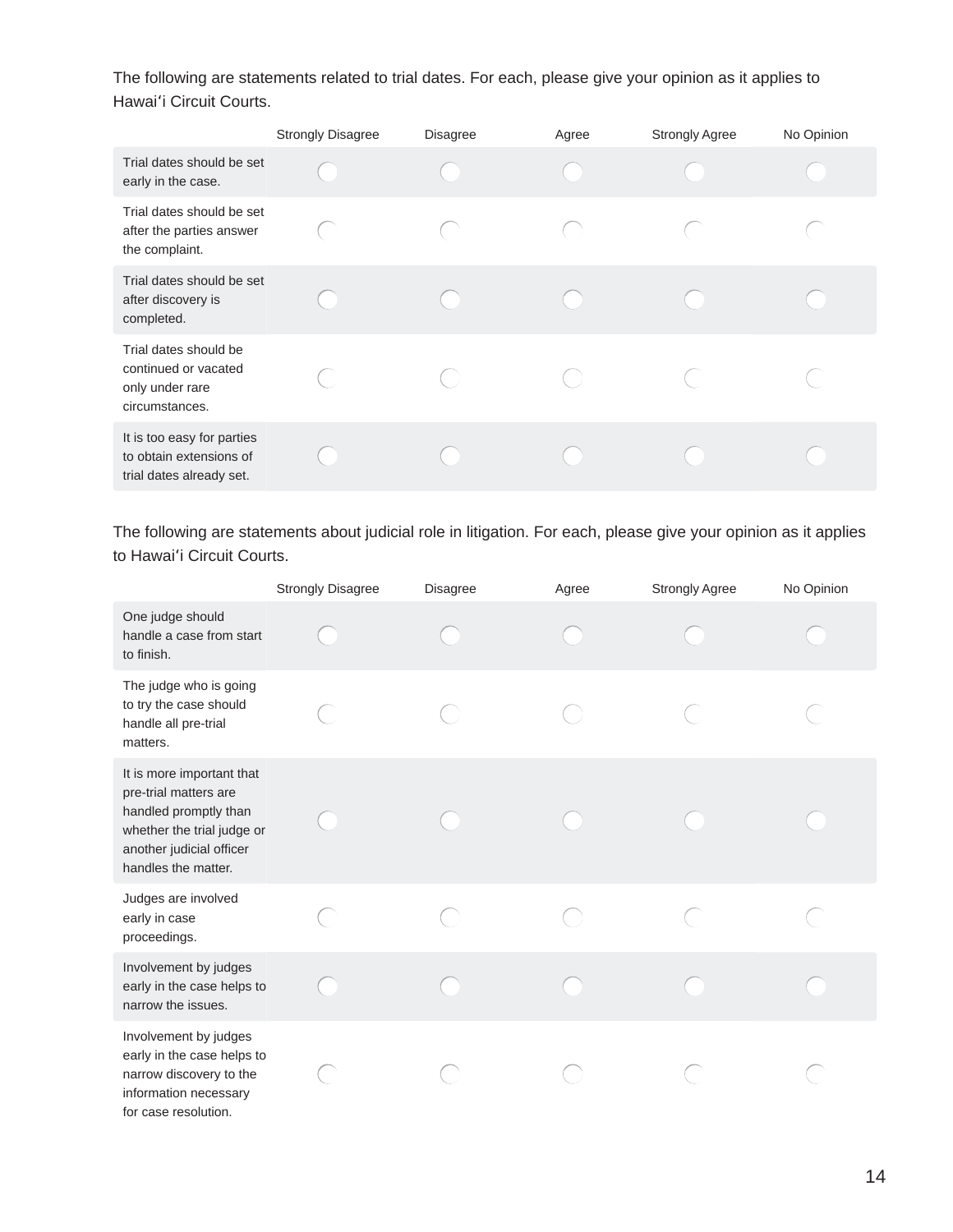Do you have any suggestions or recommendations on how case management practices can be used to reduce costs and delay and streamline the litigation process in Circuit Court?

# Hawaii Civil Justice Improvement Task Force Survey

# III. C. DISCOVERY

|                                                                                                                                                                                                                                                                       | <b>Strongly Disagree</b> | Disagree | Agree | <b>Strongly Agree</b> | No Opinion |
|-----------------------------------------------------------------------------------------------------------------------------------------------------------------------------------------------------------------------------------------------------------------------|--------------------------|----------|-------|-----------------------|------------|
| Hawai'i should<br>incorporate<br>considerations of<br>proportionality in<br>defining the scope of<br>discovery.                                                                                                                                                       |                          |          |       |                       |            |
| Hawai'i should adopt<br>mandatory initial<br>disclosure requirements,<br>such as the ones<br>imposed by the federal<br>rules, to require<br>disclosure of certain<br>matters without the need<br>for a discovery request.                                             |                          |          |       |                       |            |
| Hawai'i should impose a<br>mandatory requirement,<br>such as the one<br>imposed by the federal<br>rules, to require the<br>parties to meet and<br>confer after a complaint<br>has been served to<br>discuss discovery and<br>obtain agreement to a<br>discovery plan. |                          |          |       |                       |            |
| Judges are available to<br>resolve discovery<br>disputes on a timely<br>basis.                                                                                                                                                                                        |                          |          |       |                       |            |

# For each statement, please indicate your level of agreement as it applies to Hawai'i Circuit Courts.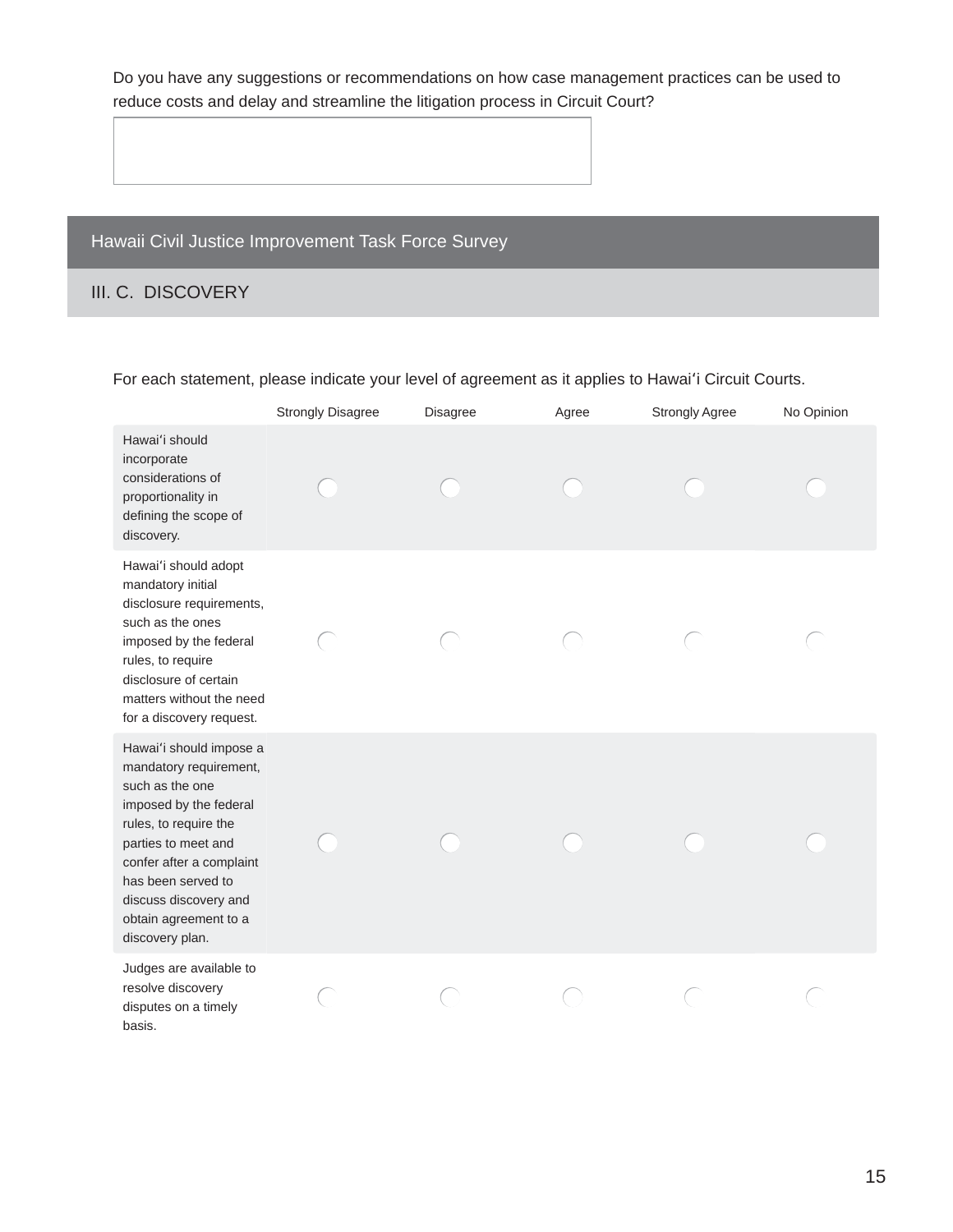|                                                                                                                                                                                                                     | <b>Strongly Disagree</b> | <b>Disagree</b> | Agree | <b>Strongly Agree</b> | No Opinion |
|---------------------------------------------------------------------------------------------------------------------------------------------------------------------------------------------------------------------|--------------------------|-----------------|-------|-----------------------|------------|
| Judges should be more<br>willing and available to<br>resolve discovery<br>disputes on an informal<br>(non-motion) and<br>expedited basis, such as<br>through discovery/status<br>conferences or letter<br>briefing. |                          |                 |       |                       |            |
| The First Circuit should<br>consider designating a<br>specialized judge to<br>resolve discovery<br>disputes as a means of<br>reducing costs and<br>delay.                                                           |                          |                 |       |                       |            |
| Judges enforce<br>discovery rules by<br>imposing sanctions for<br>discovery violations<br>when warranted.                                                                                                           |                          |                 |       |                       |            |

Judges offer and are available to resolve discovery disputes on an informal (non-motion) and expedited basis:

| ( ) Almost never      | Often         |
|-----------------------|---------------|
| Occasionally          | Almost always |
| About 50% of the time |               |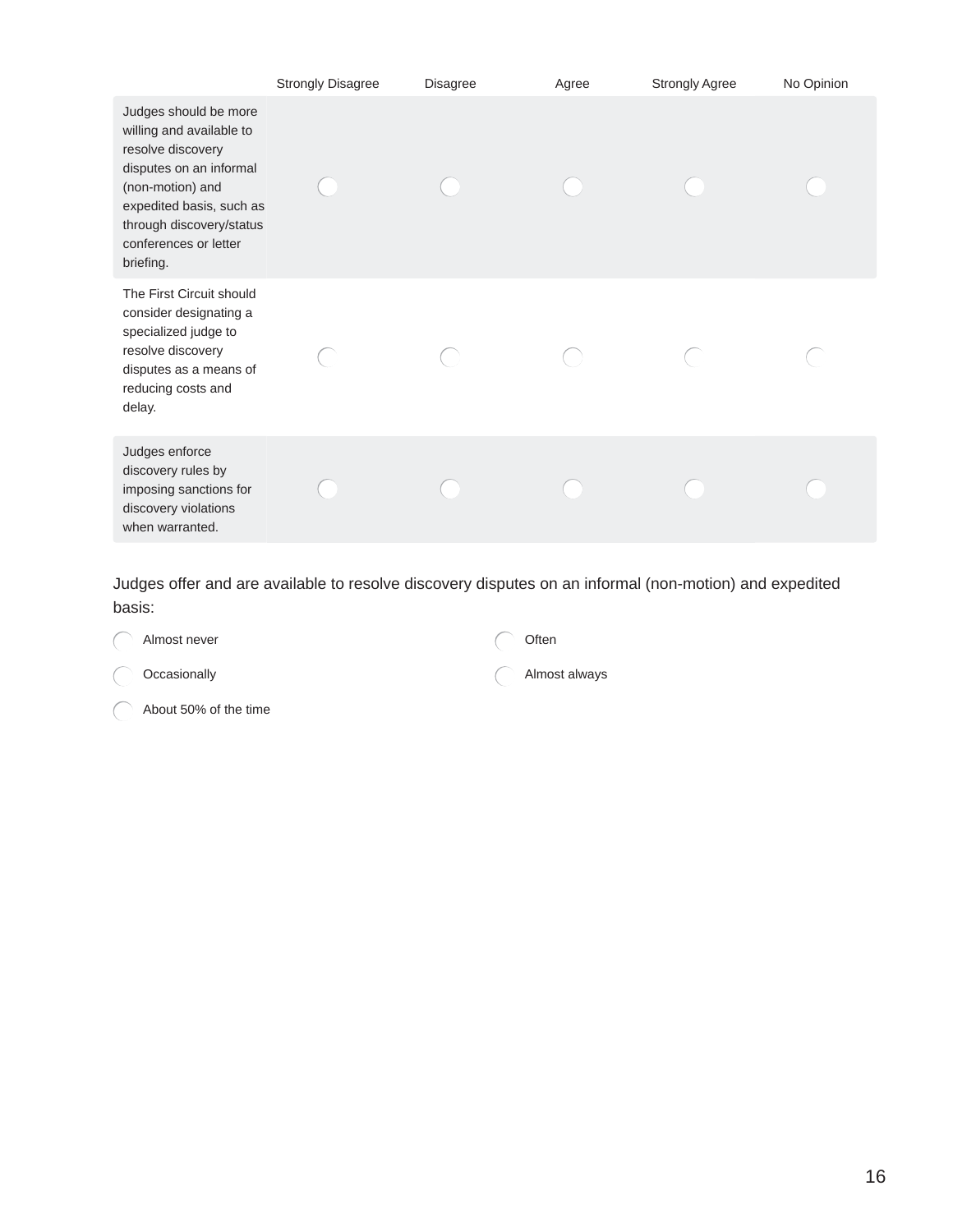The following statements relate to rules concerning expert discovery. For each statement, please indicate your level of agreement as it applies to Hawai'i Circuit Courts.

|                                                                                                                                                                          | <b>Strongly Disagree</b> | <b>Disagree</b> | Agree | <b>Strongly Agree</b> | No Opinion |
|--------------------------------------------------------------------------------------------------------------------------------------------------------------------------|--------------------------|-----------------|-------|-----------------------|------------|
| Hawai'i should adopt<br>rules, similar to the<br>federal rules, that<br>impose specific<br>deadlines for disclosure<br>of expert witnesses and<br>expert reports.        |                          |                 |       |                       |            |
| Hawai'i should adopt<br>rules, similar to the<br>federal rules, regarding<br>what an expert's report<br>must contain.                                                    |                          |                 |       |                       |            |
| Hawai'i should adopt<br>rules, similar to the<br>federal rules, regarding<br>the extent to which<br>communications<br>between counsel and an<br>expert are discoverable. |                          |                 |       |                       |            |

If there are aspects of discovery that you could change in order to reduce costs and delay and streamline the litigation process, what would they be and why?

Hawaii Civil Justice Improvement Task Force Survey

# III. D. EXPEDITED TRIALS AND OTHER INNOVATIONS

Should the Hawai'i Circuit Courts adopt an expedited trial program or pilot project to provide for expedited jury or bench trials for certain types of cases?

 $\bigcap$  Yes

 $\bigcap$  No

◯ Don't know

Hawaii Civil Justice Improvement Task Force Survey

III. D. EXPEDITED TRIALS AND OTHER INNOVATIONS